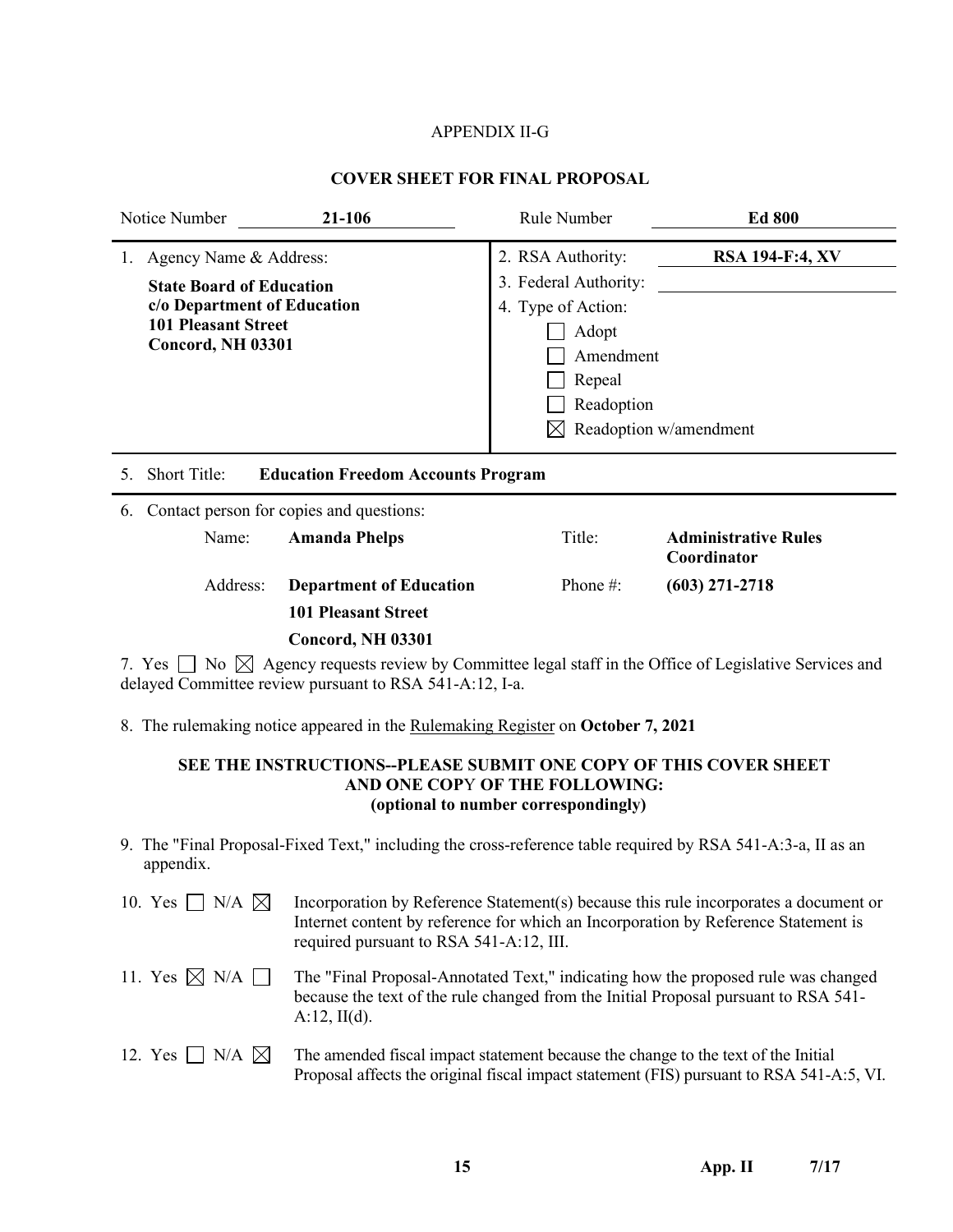| Notice Number<br>2021-102                                                                               | Rule Number                                                                      | <b>Ed 800</b>          |
|---------------------------------------------------------------------------------------------------------|----------------------------------------------------------------------------------|------------------------|
| Agency Name & Address:                                                                                  | 2. RSA Authority:<br>3. Federal Authority:                                       | <b>RSA 194-F:4, XV</b> |
| <b>State Board of Education</b><br>c/o Department of Education<br>101 Pleasant St.<br>Concord, NH 03301 | 4. Type of Action:<br>Adoption<br>Repeal<br>Readoption<br>Readoption w/amendment |                        |

# 5. Short Title: **Education Freedom Accounts Program**

6. (a) Summary of what the rule says and of any proposed amendments:

**Ed 800 regarding the Education Freedom Accounts (EFA) Program established by RSA 194-F, effective 8-27-21, is being proposed as a readoption with amendment and renumbering of the existing interim rule, Ed 324, regarding the Education Freedom Accounts (EFA) Program, due to expire on February 23, 2022. RSA 194-F establishes education freedom accounts which permits the transfer of an amount equal to adequate education grants, plus any differentiated aid that would have been provided to a public school, to a scholarship organization for disbursement to parents to be used for certain educational purposes. These rules provide the processes and procedures for uniform application of RSA 194-F in the establishment and administration of the EFA program.**

**The following substantive changes were made from Ed 324 in this proposal:**

**Ed 802.01 (formerly Ed 324.03) Definitions.**

- **New (f) defining "differentiated aid" replacing the definition of "qualifying differentiated aid eligibility" in Ed 324.03(m).**
- **New (m) defining "intentional and substantial".**

**Ed 803.01 (formerly Ed 324.09) Scholarship Organizations.**

- **New (c) regarding the failure to provide access to a variety of qualifying educational expenses.**
- **New (g) regarding confidentiality.**

**Ed 803.02 (formerly Ed 324.08) Education Service Providers.**

- **Amended (a) requiring background checks for any employees who have direct contact with students.**
- **New (c) regarding the curricular materials referenced in (d).**

**Ed 803.03 (formerly Ed 324.10) Responsibilities of Public Schools and School Districts.**

• **Added (b) regarding LEAS and parentally-placed private school children with disabilities.**

**Ed 804.01 (new section) Funds; Generally.**

• **Added to address fund transfers and to clarify what is considered a determination of eligibility differentiated aid.**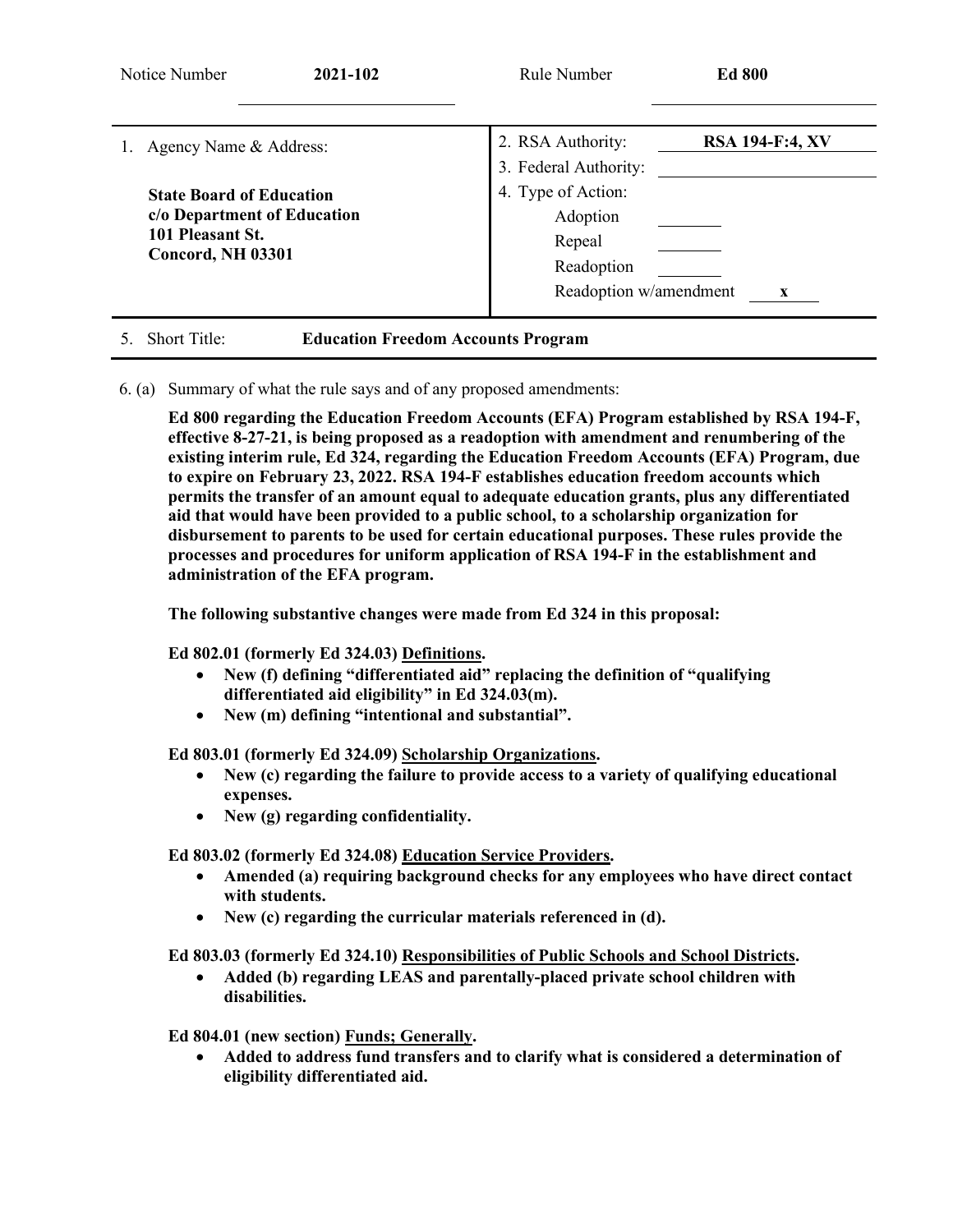## **Ed 804.03 (formerly Ed 324.06) EFA Disbursement.**

• **Removed mentions and a table referencing the state fiscal year 2022 EFA disbursement schedule and replaces them with references and a table for disbursements in the state fiscal year 2023.** 

# **CHAPTER Ed 805 APPLICATION AND ENROLLMENT**

- **This new chapter combines the former Ed 324.04 regarding applications and Ed 324.05 regarding program requirements, and clarifies that a signed application is the agreement required by RSA 194-F:3, III.**
- 6. (b) Brief description of the groups affected:

**School districts, eligible students, eligible scholarship organizations, and eligible education service providers are affected by these rules.**

6. (c) Specific section or sections of state statute or federal statute or regulation which the rule is intended to implement:

| Rule   | <b>State or Federal Statute or Federal Regulation Implemented</b> |
|--------|-------------------------------------------------------------------|
| Ed 801 | RSA 194-F:2, I                                                    |
| Ed 802 | RSA 194-F:1                                                       |
| Ed 803 | RSA 194-F:2, IV & V; RSA 194-F:4, V, VI, VII, & XVI-XVII; RSA     |
|        | $194 - F:5$                                                       |
| Ed 804 | RSA 194-F:4, IV & VIII                                            |
| Ed 805 | RSA 194-F:4, III                                                  |
| Ed 806 | RSA 194-F:4, IX-XIV                                               |
| Ed 807 | RSA 194-F:5                                                       |

7. Contact person for copies and questions including requests to accommodate persons with disabilities:

| Name:    | <b>Amanda Phelps</b>           | Title:                | <b>Administrative Rules</b><br>Coordinator |
|----------|--------------------------------|-----------------------|--------------------------------------------|
| Address: | <b>Department of Education</b> | Phone $#$ :           | $(603)$ 931-9133                           |
|          | 101 Pleasant St.               | Fax#:                 |                                            |
|          | Concord, NH 03301              | E-mail:               | Amanda.j.phelps@doe.nh.gov                 |
|          |                                | or dial $711$ (in NH) | TTY/TDD Access: Relay NH 1-800-735-2964    |

8. Deadline for submission of materials in writing or, if practicable for the agency, in the electronic format specified: **November 18, 2021**

| $\boxtimes$ Fax | $\boxtimes$ E-mail | $\Box$ Other format (specify): |
|-----------------|--------------------|--------------------------------|
|-----------------|--------------------|--------------------------------|

9. Public hearing scheduled for:

| Date and Time: | November 10, 2021 @ 10:00 a.m.                                                                         |
|----------------|--------------------------------------------------------------------------------------------------------|
| Place:         | Department of Education, Walker Building, 21 South Fruit Street,<br><b>Concord, NH 03301, Room 100</b> |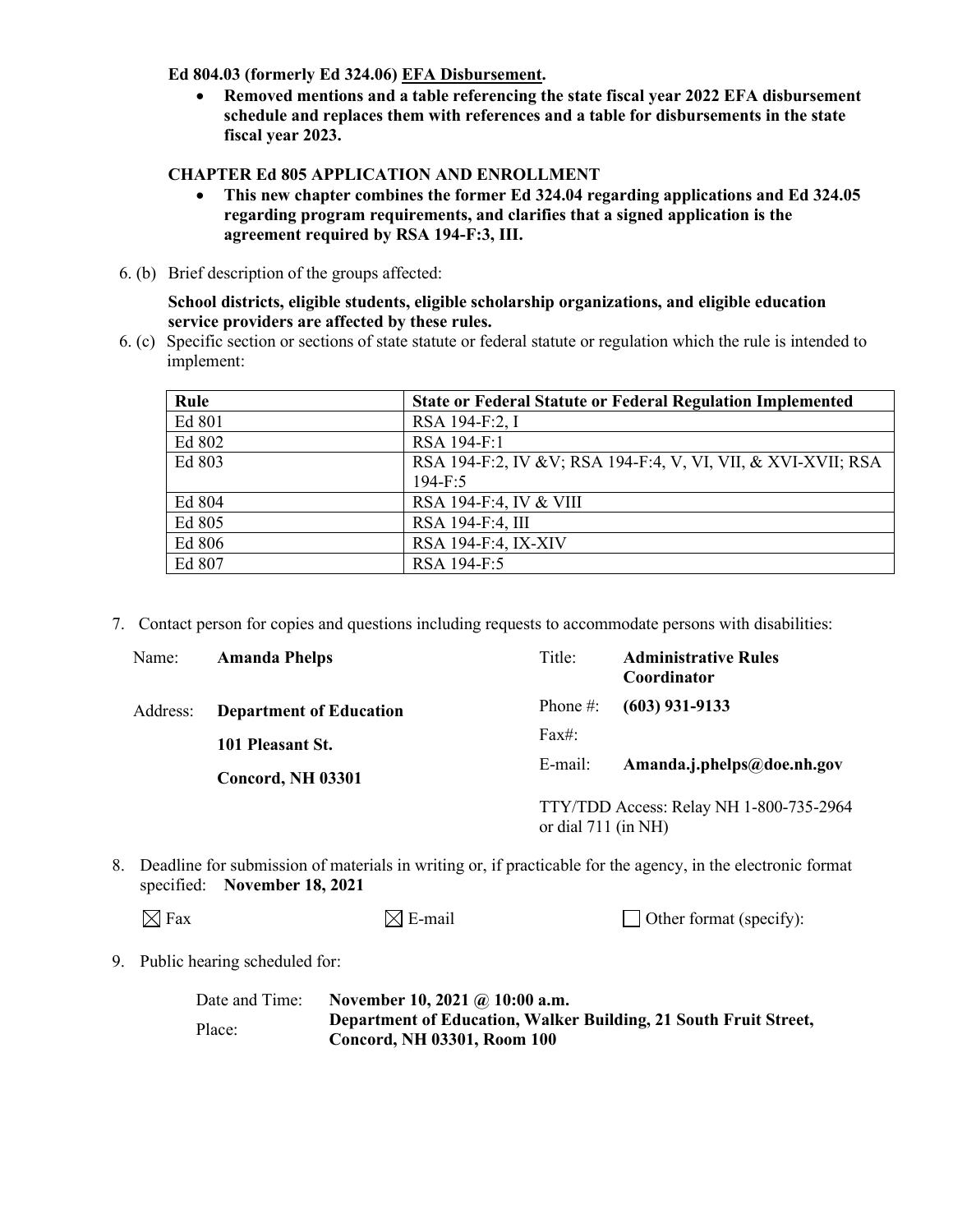10. Fiscal Impact Statement (Prepared by Legislative Budget Assistant)

FIS # **21:106** , dated **9/29/2021**

- **1. Comparison of the costs of the proposed rule(s) to the existing rule(s):** When compared to the existing interim rules, the proposed rule may increase state restricted revenue and costs to certain independently owned businesses by an indeterminable amount.
- **2. Cite the Federal mandate. Identify the impact on state funds:** None.

## **3. Cost and benefits of the proposed rule(s):**

The proposed rules implement a background check for employees of education service providers that have direct contact with students. To the extent independently owned businesses do not already conduct such background checks, there may be increased costs. Furthermore, should such background checks be conducted through the Division of State Police, the Criminal Records Fund established pursuant to RSA 106-B:7 may see an increase in revenue.

Any other costs or benefits are attributable to RSA 194-F and not the proposed rules.

### **A. To State general or State special funds:**

See 3 above. No impact to state general fund.

**B. To State citizens and political subdivisions:**

None.

**C. To independently owned businesses:**

See 3 above.

# 11. Statement Relative to Part I, Article 28-a of the N.H. Constitution:

**This proposal does not mandate any new, expanded, or modified programs or responsibilities to any political subdivision in such a way as to necessitate additional local expenditures by the political subdivisions, and therefore does not violate Part I, Article 28-a of the New Hampshire Constitution.**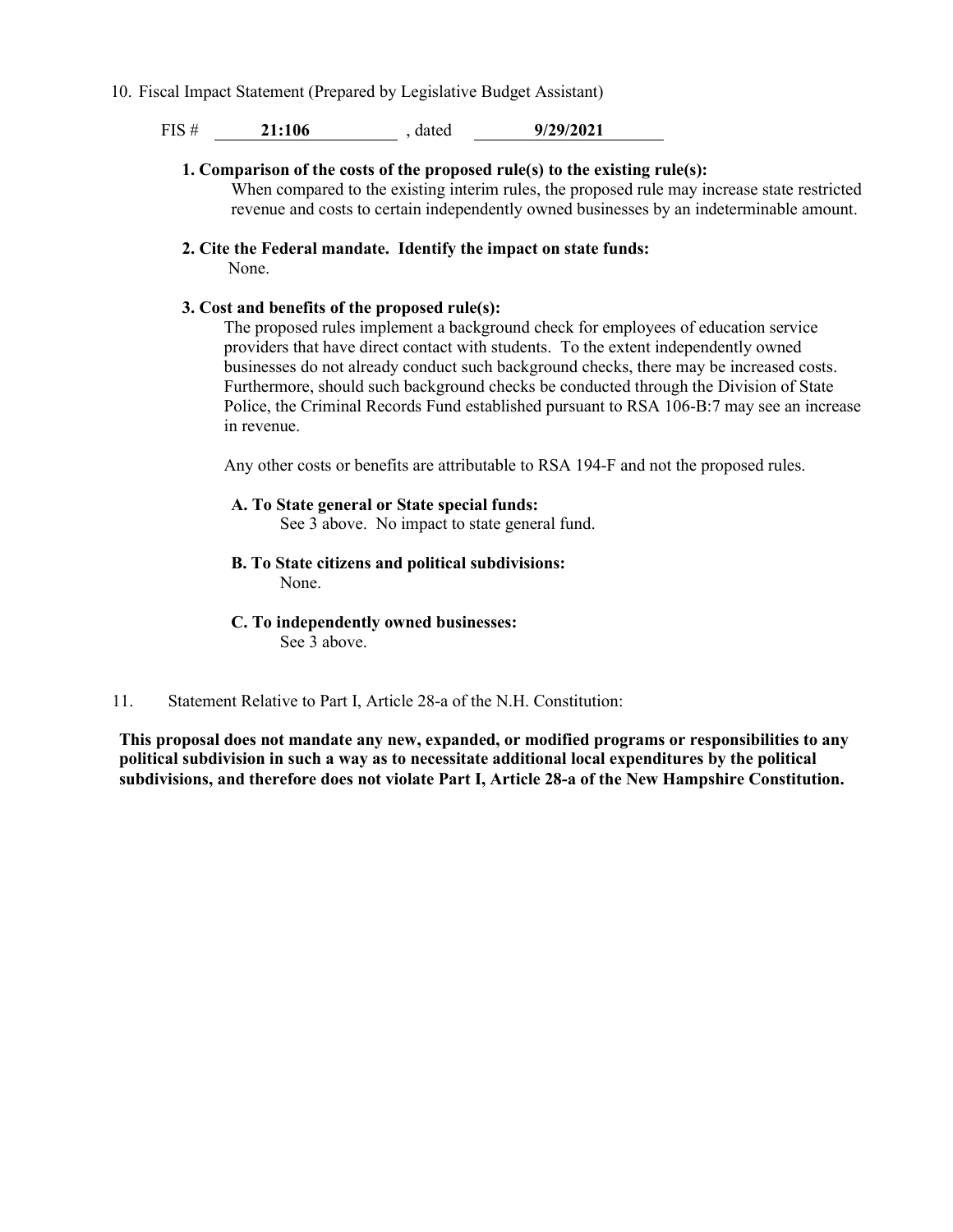Readopt with amendment and renumber Ed 324, effective 8-27-21 (Document #13824, Interim), as Ed 800 to read as follows:

PART Ed 324 EDUCATION FREEDOM ACCOUNTS PROGRAM

Ed 324.01 Purpose. The purpose of these rules is to ensure uniform application of RSA 194-F in the establishment and administration of the education freedom accounts (EFA) program.

Ed 324.02 Scope. Ed 324 shall apply to the scholarship organization, education service providers, and eligible participating students and parents to allow the scholarship organization to provide the option for a parent or guardian to better meet the individual educational needs of his or her eligible student by establishing an education freedom account, for the funding of qualifying education expenses provided by education service providers.

Ed 324.0**3** Definitions. The following definitions shall apply to Ed 324:

(a) "Board" shall mean the New Hampshire state board of education;

(b) "Commissioner" shall mean the commissioner of the department of education;

(c) "Curriculum" means "curriculum" as defined in RSA 194-F:1, II;

(d) "Days" shall mean calendar days;

(e) "Department" means "department" as defined in RSA 194-F:1, III;

(f) "Education freedom account (EFA)" means "education freedom account (EFA) as defined in RSA 194-F:1, IV;

(g) "Education service provider" means "education service provider" as defined in RSA 194-F:1, V;

(h) "EFA program" means "program" as defined in RSA 194-F:1, XI;

(i) "Eligible student" means "eligible student" as defined in RSA 194-F:1, VI;

(j) "EFA student" means "EFA student" as defined in RSA 194-F:1, VII;

(k) "Full time" means "full time" as defined in RSA 194-F:1, VIII;

(l) "Parent" means "parent" as defined in RSA 194-F:1, X;

(m) "Qualifying differentiated aid eligibility" means "qualifying differentiated aid eligibility" as defined in RSA 198:40-a. A pupil with a qualifying disability as defined under 34 CFR 300.8 as determined by a medical professional licensed to practice in any state in the United States shall be eligible for qualifying differentiated aid under RSA 198:40-a, II(d);

(n) "Remote or hybrid" means "remote or hybrid" as defined in RSA 194-F:1, IX;

(o) "Scholarship program" means "scholarship program" as defined in RSA 194-F:1, XI; and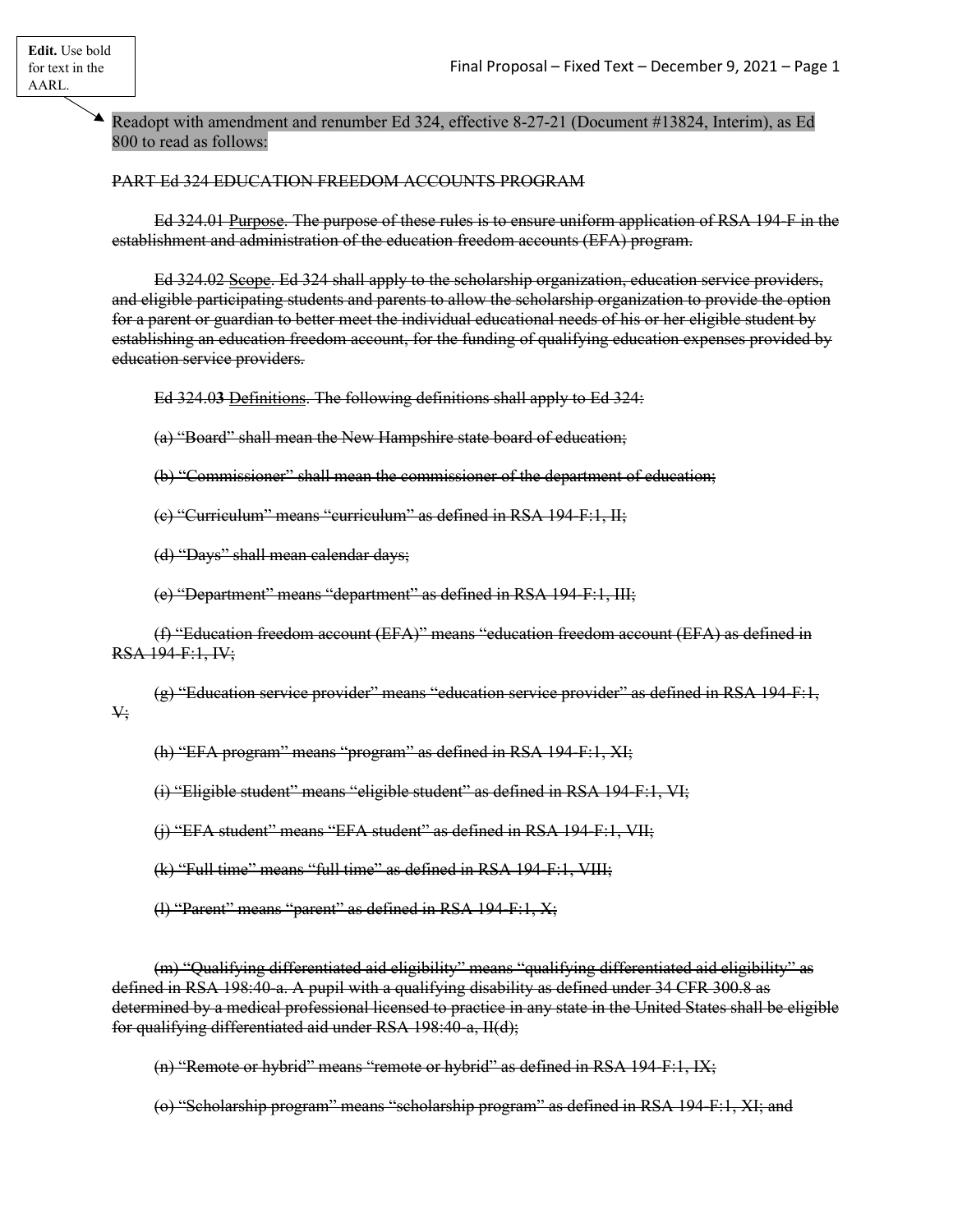(p) "State fiscal year" shall mean the period from July 1 to June 30 of every calendar year.

Ed 324.04 Applications.

(a) The scholarship organization shall develop an application for potential participants in the program, which, at a minimum, satisfies the requirements enumerated in RSA 194-F:3.

(b) The **s**cholarship organization shall develop an application for signature by the parent or guardian, and the student, if the student is in a secondary education program, to include, at a minimum the required disclosures enumerated in RSA 194-F, including:

> (1) A written explanation of allowable uses of EFA funds, the responsibilities of parents or guardians, the duties of the scholarship organization, and the role of any financial management firms that the scholarship organization contracts with to administer any aspect of the EFA program; and

(2) Notice that participation in the EFA program is a parental placement under 20 USC section 1412, Individuals with Disabilities Education Act (IDEA), along with an explanation of the rights that parentally placed students possess under IDEA and any applicable state laws;

Ed 324.05 Program Requirements.

(a) The scholarship organization shall accept rolling admissions into the program.

(b) Within 30 days of receipt of a completed student application, the scholarship organization shall confirm with the parent or guardian in writing that the application is complete in accordance with the approval criteria set forth in RSA 194-F:3.

Ed 324.06 EFA Disbursement

(a) For the first year of the program funding shall be disbursed 4 times during state fiscal year 2022, pursuant to the adjusted amounts determined using RSA 198:40-a, II based on an enrollment count of the verified student applications received by the department from the scholarship organization no later than the date indicated in Table 324-1, and in accordance with the state fiscal year 2022 EFA disbursement schedule in Table 324-1 below:

| <b>EFA Funds Available</b> | Allocated funds to be disbursed | <b>Student Application Verified</b> |
|----------------------------|---------------------------------|-------------------------------------|
|                            | per state fiscal year           | and Reported to the Department      |
|                            |                                 | bv:                                 |
| September 1                | 20%                             | October 2                           |
| November 1                 | 20%                             | October 2                           |
| <del>January</del>         | 30%                             | December 2                          |
| April 1                    | 30%                             | March 2                             |

Table 324-1 State Fiscal Year 2022 EFA Disbursement Schedule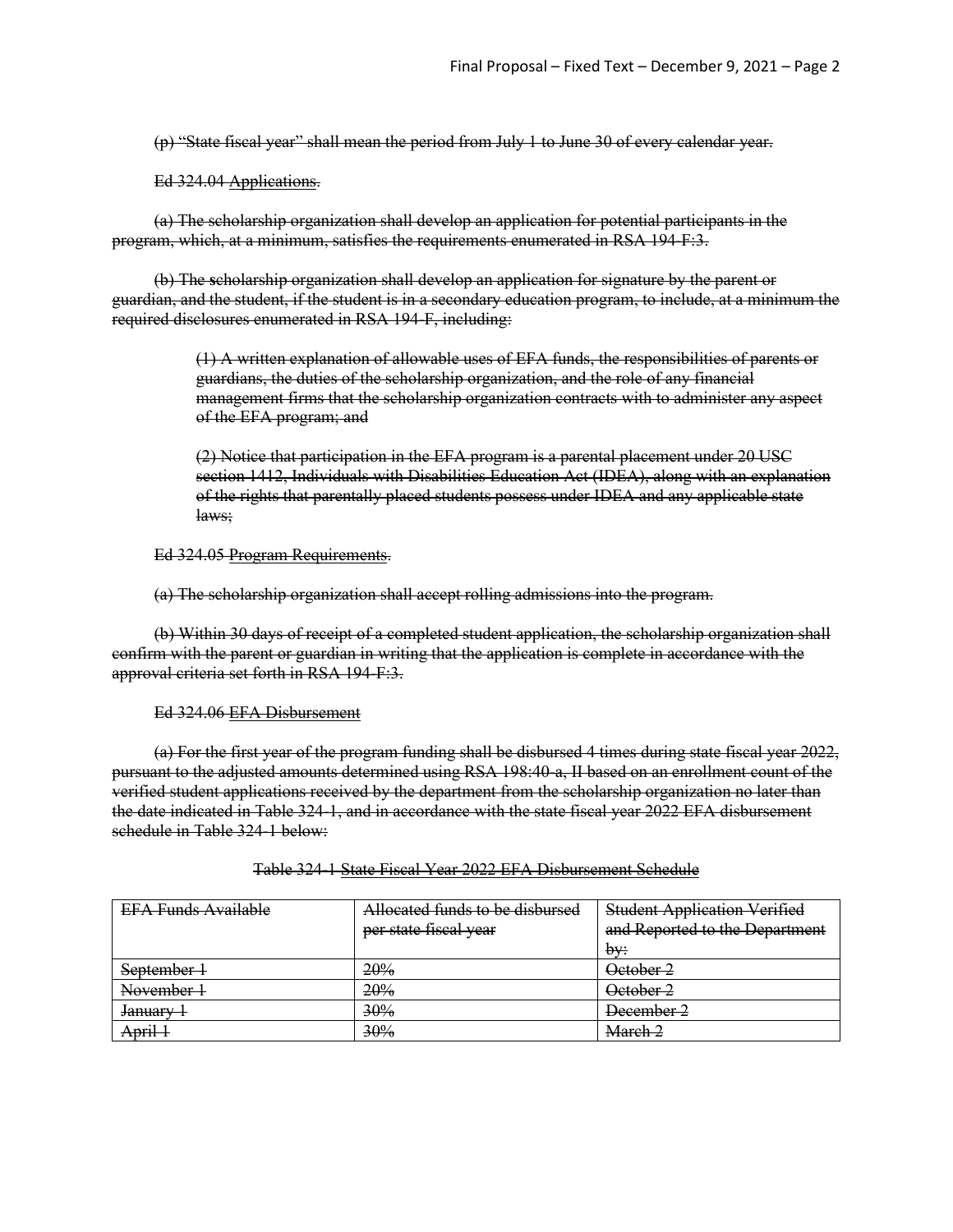(b) Beginning in state fiscal year 2023 and every year after, funding shall be disbursed 4-times per state fiscal year, in accordance with RSA 198:40-a in accordance with the EFA disbursement schedule in Table 324-2 below:

| <b>EFA Funds Available</b> | Allocated funds to be disbursed | <b>Student Application Verified</b> |
|----------------------------|---------------------------------|-------------------------------------|
|                            | per state fiscal year           | and Reported to the Department      |
|                            |                                 | bv:                                 |
| September 1                | 20%                             | August 2                            |
| November 1                 | 20%                             | October 2                           |
| January                    | 30%                             | December 2                          |
| April 1                    | 30%                             | March <sub>2</sub>                  |

#### Table 324-2 EFA Disbursement Schedule

(c) Applications in Ed 324.04(b) may be submitted to the scholarship organization throughout the year on a rolling basis, but shall be confirmed complete by the scholarship organization before a parent, guardian, or EFA student shall have access to EFA account funds.

Ed 324.07 Qualifying EFA Expenses. The following shall apply to EFA expenses enumerated in RSA 194-F:2, II:

(a) Internet connectivity shall not include any additional cost for media streaming or cable media options that are not part of an online learning program or online instructional materials;

(b) Internet and technology purchased with EFA funds shall be primarily used, meaning 51% of the time or more, to help meet the EFA student's education needs;

(c) Computer hardware shall be limited to a single computer device per student every 3 years, unless otherwise approved by the scholarship organization, in accordance with the scholarship organization's approval process, as a necessary educational resource including assistive devices and accessible educational hardware and materials; and

(d) The scholarship organization shall publish on its website a policy for pre-approval of qualifying educational expenses consistent with RSA  $194$  F:2,  $H(\theta)$  and this section.

Ed 324.08 Education Service Providers.

(a) The **s**cholarship organization shall publish on its website:

a. A standard application form; and

b. Procedures for review and approval of education service providers including, but not limited to, any procedures used by education service providers to background check employees.

(b) Online and paper applications for education service providers shall be accepted by the scholarship organization for review on a rolling basis throughout the year.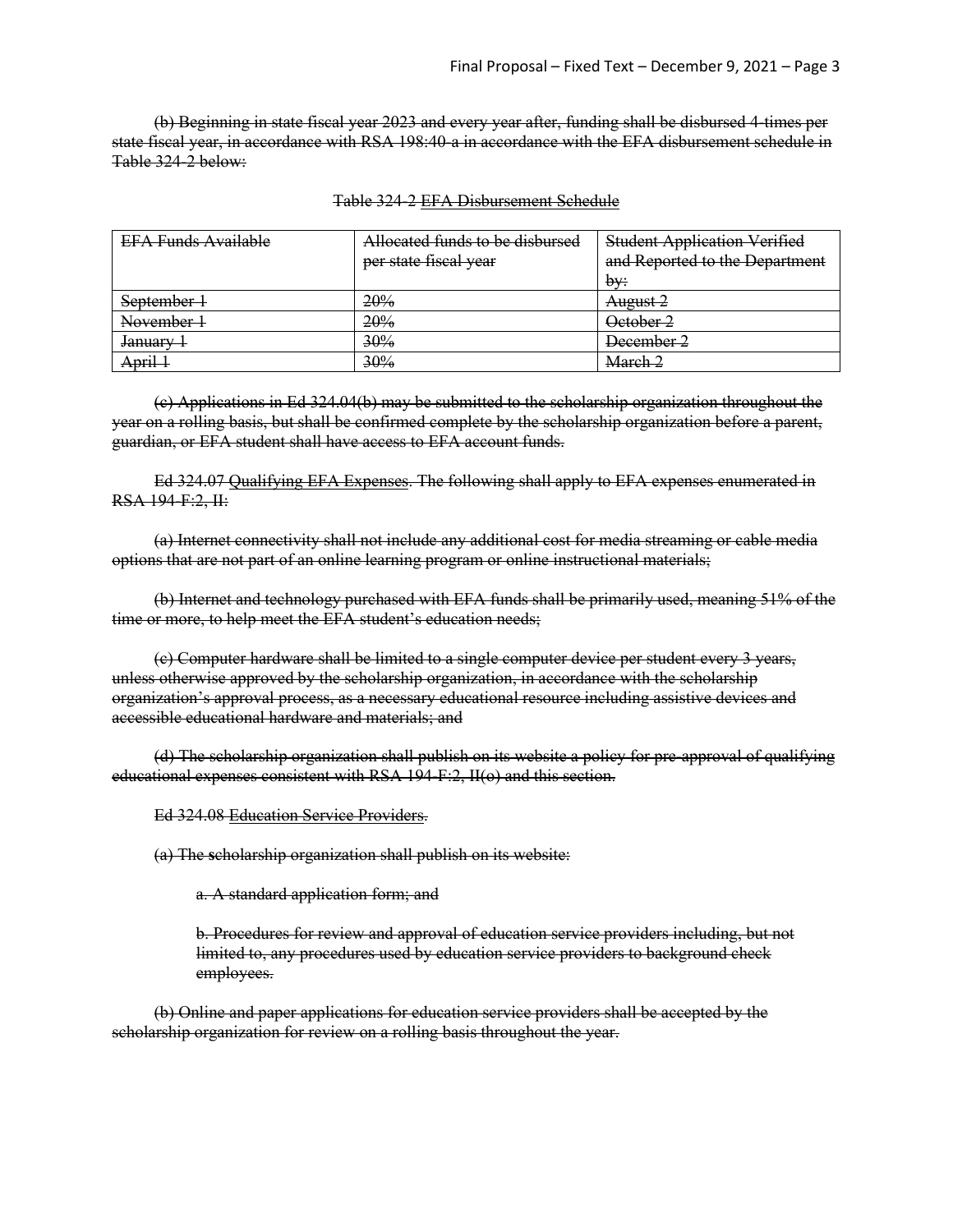(c) The scholarship organization shall determine only whether curricular materials selected by parents and guardians are qualifying materials pursuant to RSA 194-F:2, II(e) and whether the materials fall within the core knowledge domains described in RSA 194-F:3, III(d)(1).

(d) Education service providers shall not refund, rebate, or share EFA funds directly with parents or guardians. EFA funds shall only be returned to an eligible student's EFA account. Nothing in these rules shall prohibit education service providers from refunding, rebating, or sharing parent, guardian, and eligible student personal non-EFA funds to the parent or guardian.

(e) A list of all approved education service providers shall be posted on the scholarship organization**'**s website, reported to the department, and made easily accessible to the public to include education service provider name, eligible services, fee amounts received for services, and number of EFA students served.

(f) A directory of all education service providers approved by the scholarship organization shall be available on the department's website.

(g) Approval by the scholarship organization of an education service provider shall serve as statewide approval of such provider for purposes of the program.

#### Ed 324.09 Scholarship Organizations.

(a) The scholarship organization shall have been approved pursuant to RSA 77-G:5, II(a) by the department of revenue administration as a scholarship organization.

(b) The scholarship organization shall provide all types of qualifying educational expenses enumerated in RSA 194-F:2, II(a)-(o).

(d) The scholarship organization shall electronically file with the department completed student data at least 30 days prior to the funding date, as described in Table 324-1 and Table 324-2. Failure to meet the application deadline shall result in delayed or unavailable funding if such failure prevents the department from processing the payment.

(e) The scholarship organization shall verify, at a minimum, that completed applications meet the following:

(1) The eligible student meets all eligibility criteria as described in RSA 194-F:1, IV;

(2) The EFA application was verified complete only after signature by the parent or guardian, and the student, if the student is in a secondary education program; and

(3) The student, parent, guardian, or both have not been disqualified from participation in the program due to funds misuse or are otherwise not eligible pursuant to RSA 194-F:1, VI.

(f) The scholarship organization shall submit a roster of approved EFA students which shall include the student's:

(1) Information on the student's school of attendance, if applicable;

(2) Eligibility information;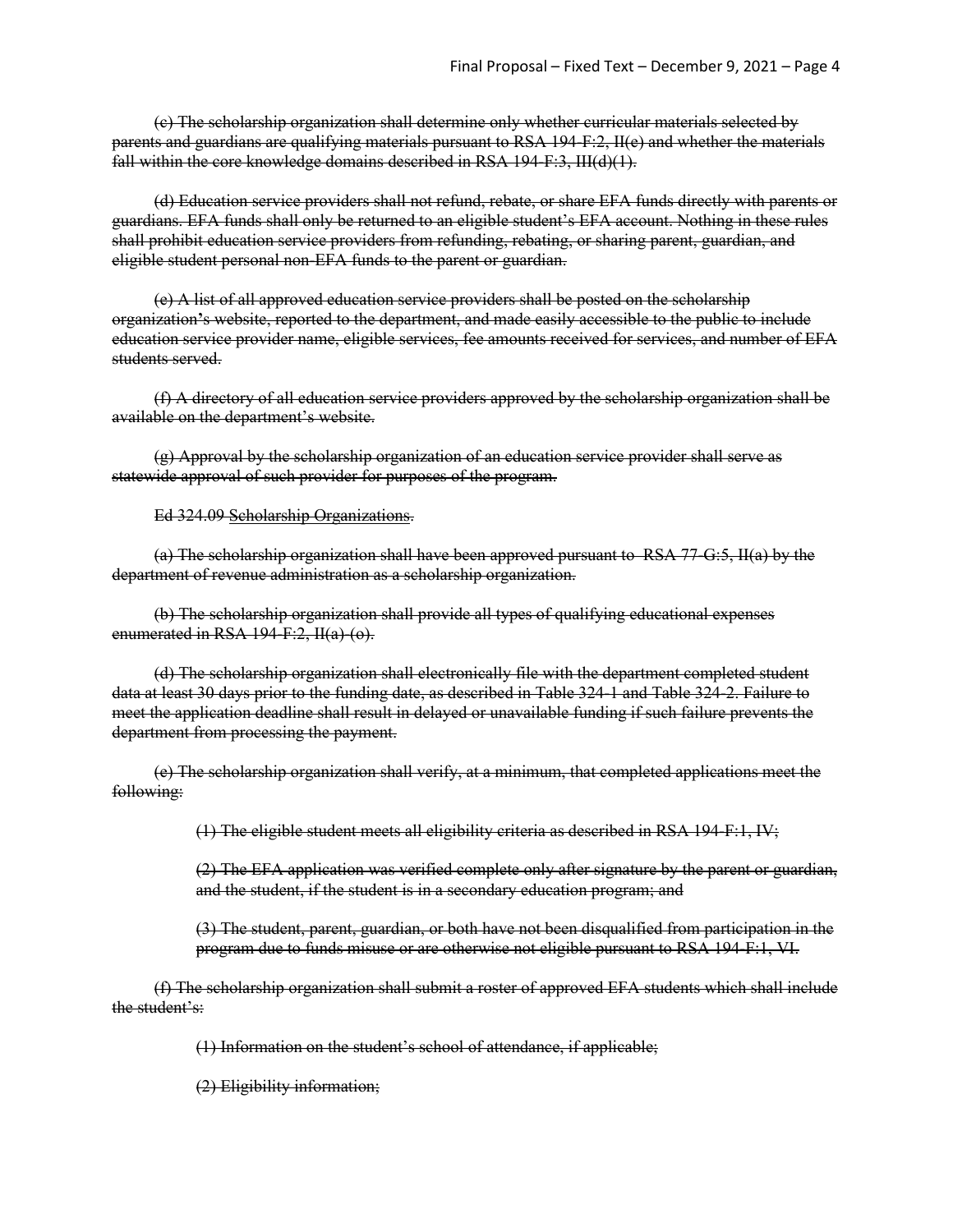(3) Qualifying differentiated aid eligibility;

(4) Whether the student is a current or new participant in program;

(5) The amount of EFA funds received for each student and the amount of EFA funds remaining in each student's account; and

(6) Total EFA funds requested.

(g) The scholarship organization shall make EFA student account balances readily accessible, through a technology interface with real-time or near real time balance information, transaction history, including transaction date, amount deposited or withdrawn, and the name of the education service provider.

(h) The scholarship organization shall create a parent and education service provider advisory commission pursuant to RSA 194-F:5, responsible for appeals of education service provider denials and other educational expenses approved by the scholarship organization pursuant to RSA 194-F:2 (II)(o).

(i) The scholarship organization shall contract with an unaffiliated auditor to conduct a risk-based audit of EFA accounts with the department on, at a minimum, an annual basis.

(j) The department shall receive copies of all subcontracts and assignment agreements and the department shall not be bound by any provisions contained in a subcontract or an assignment agreement to which the department is not a party.

(k) The scholarship organization shall withhold from deposits or deduct throughout the year from EFAs an amount to cover the cost of administering the EFA program, up to a maximum total of 10% annually. All remaining funds shall be available to eligible students for allowable uses.

(l) The scholarship organization shall develop a records retention policy.

Ed 324.10 Responsibilities of Public Schools and School Districts. The public school or public school district in which an eligible student was most recently enrolled shall provide to the parent their child's state assigned student identification (SASID) as required under RSA 193-E:5.

Ed 324.11 Termination of EFA.

(a) An EFA account shall only be dissolved with written consent of the parent or guardian, unless an EFA student graduates high school or there is a determination by the scholarship organization that there is an intentional and substantial misuse of funds.

(b) Unless otherwise noticed in writing by the parent that roll-over EFA account funds are forfeited, written consent of dissolution shall document the parent's understanding that the rolled-over EFA account funds may continue to be utilized pursuant to RSA 194-F:3, VI.(a), even if the student is attending a public school and no longer participating in the program, or until the former EFA student graduates high school.

(c) The scholarship organization shall develop and make publicly available on its website, the process for the determination of a parent, guardian, or EFA student's intentional and substantial misuse of EFA funds.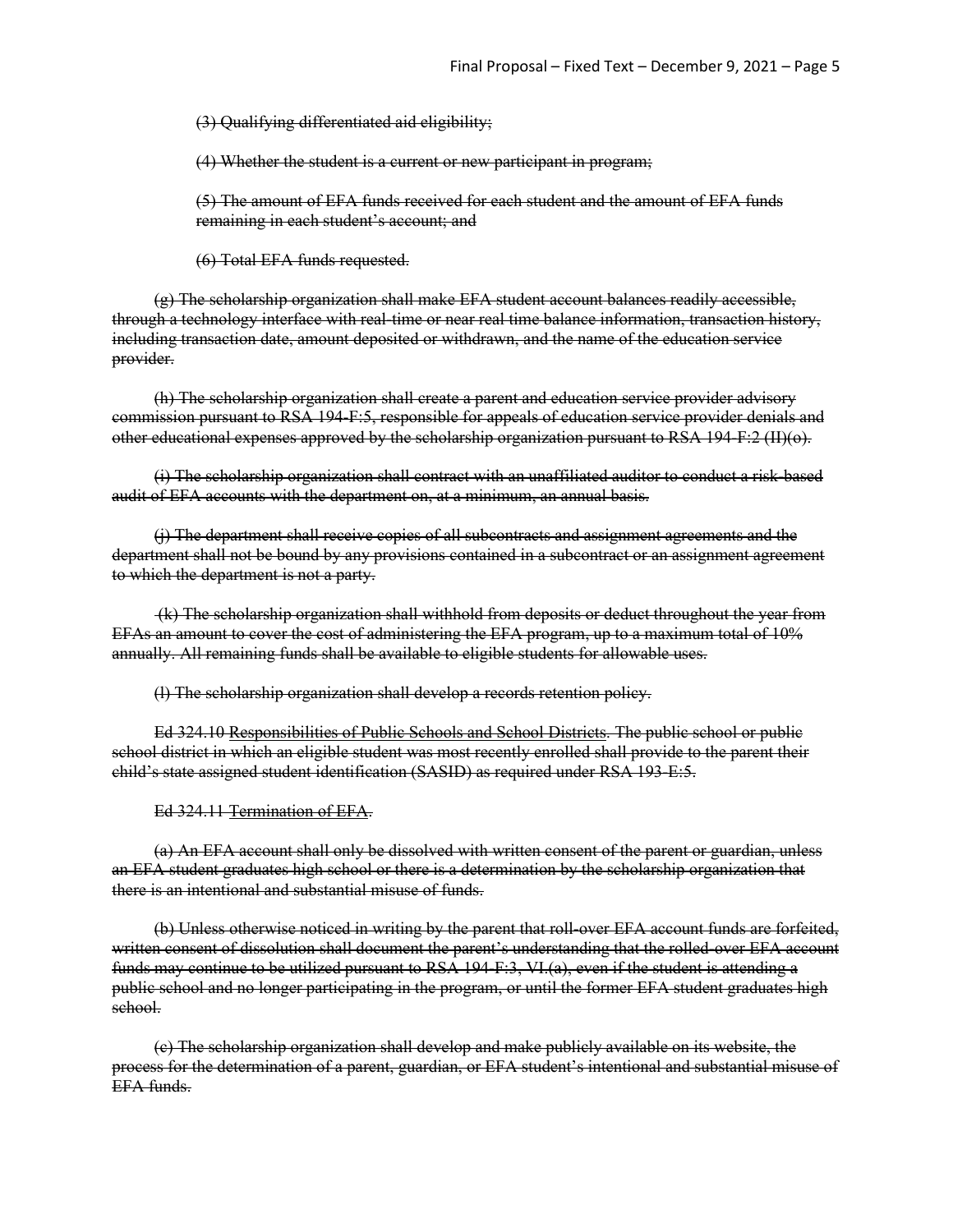(d) The department shall be notified within 5 days any time an EFA account is suspended, or if a student is otherwise deemed ineligible.

(e) Within 5 days, suspected cases of intentional and substantial misuse of EFA funds shall be reported by the scholarship organization to the department, the board, the attorney general, and, for cases exceeding the amount of a class B felony, the local or state law enforcement agency.

(f) A parent, guardian, or EFA student may appeal decisions by the scholarship organization pursuant to Ed 200 relative to application completeness and termination of participation.

(g) The scholarship organization shall notify the department by August 1 of each calendar year of any existing EFA student that has not provided an annual record of educational attainment, pursuant to RSA 194-F:3, III.(d)(3).

(h) The scholarship organization shall develop a process for the determination of disqualification of an education service provider.

(i) The process shall include, at a minimum, how the following shall be determined when deciding disqualification:

(1) Intentional and substantial misrepresentation of information;

(2) Failure to refund any overpayments within 30 days or the failure to process a request for a refund; and

(3) Failure to provide students with promised educational goods or services.

(j) A list of all disqualified education service providers shall be available on the scholarship organization's websites or in paper format upon request.

(k) Within 5 days of disqualification, the scholarship organizations shall notify parents, guardians, EFA students, and the department in writing or electronically of an education service provider disqualification.

(l) Education service providers disqualified by the scholarship organization shall be disqualified from participation in the EFA program and a list of disqualified providers shall be posted on the Department's website.

(m) An education service provider may appeal the scholarship organization's decision to the department pursuant to Ed 200.

(n) When the scholarship organization is no longer approved under RSA 77-G, the commissioner shall:

> (1) Issue a written notice of noncompliance that shall provide the scholarship organization with an opportunity to meet the requirements; and

> (2) If the scholarship organization fails to meet the requirements specified in a notice of noncompliance pursuant to (1) above, remove the scholarship organization from eligibility.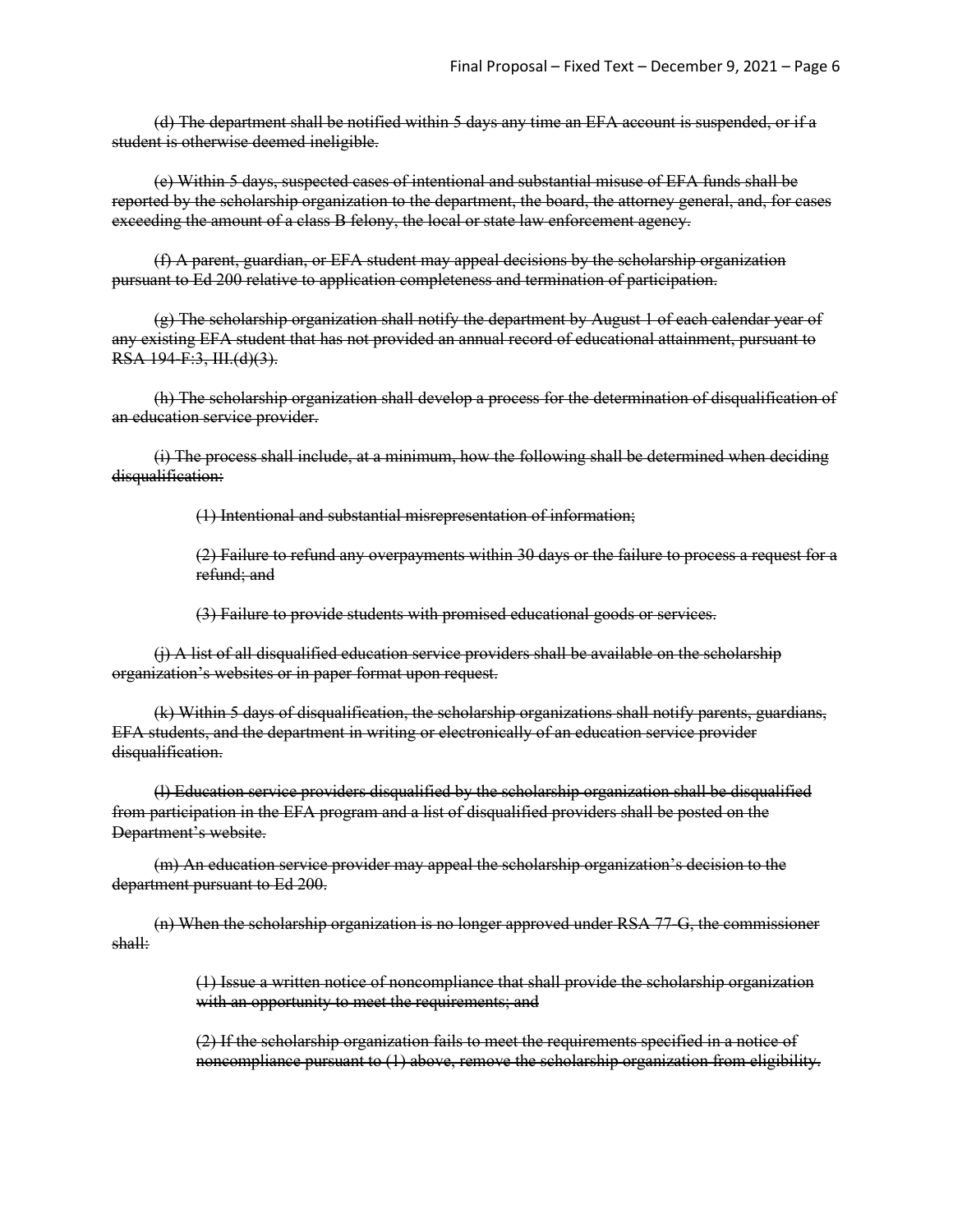(o) The commissioner shall immediately suspend the scholarship organization's eligibility where the health, safety, or welfare of students is at risk.

(p) The scholarship organization suspended or removed pursuant to  $(n)(2)$ or  $(n)$  above shall have 15 days from receipt of the notice of proposed action to file with the department's governance unit a request for a proceeding pursuant to Ed 200. All resulting proceedings shall be conducted in accordance with Ed 200.

Ed 324. 12 Legislative Oversight Committee Established.

(a) The commissioner and the director of the scholarship organization or designee shall attend committee meetings and provide requested information.

(b) Pursuant to RSA 194-F:12, the first-named senate member may convene the committee.

#### CHAPTER Ed 800 EDUCATION FREEDOM ACCOUNTS PROGRAM

#### PART Ed 801 PURPOSE AND SCOPE

Ed 801.01 Purpose. The purpose of these rules is to ensure uniform application of RSA 194-F in the establishment and administration of the education freedom accounts (EFA) program.

Ed 801.02 Scope. Ed 800 shall apply to the scholarship organization, education service providers, and eligible participating students and parents to allow the scholarship organization to provide the option for a parent or guardian to better meet the individual educational needs of his or her eligible student by establishing an EFA, for the funding of qualifying education expenses provided by education service providers.

#### PART Ed 802 DEFINITIONS

Ed 802.01 Definitions.

(a) "Adequate education" means "adequate education" as defined in RSA 194-F:1, I.

(b) "Board" means the New Hampshire state board of education.

(c) "Commissioner" means the commissioner of the department of education.

(d) "Confidential student information" means educational records, student medical information, and student personally identifiable information.

(e) "Curriculum" means "curriculum" as defined in RSA 194-F:1, II.

(f) "Days" means calendar days.

(g) "Department" means "department" as defined in RSA 194-F:1, III.

(h) "Differentiated aid" means the aid categories enumerated in RSA 198:40-a, II (b) - (e).

(i) "Education freedom account (EFA)" means "education freedom account"as defined in RSA 194- F:1, IV.

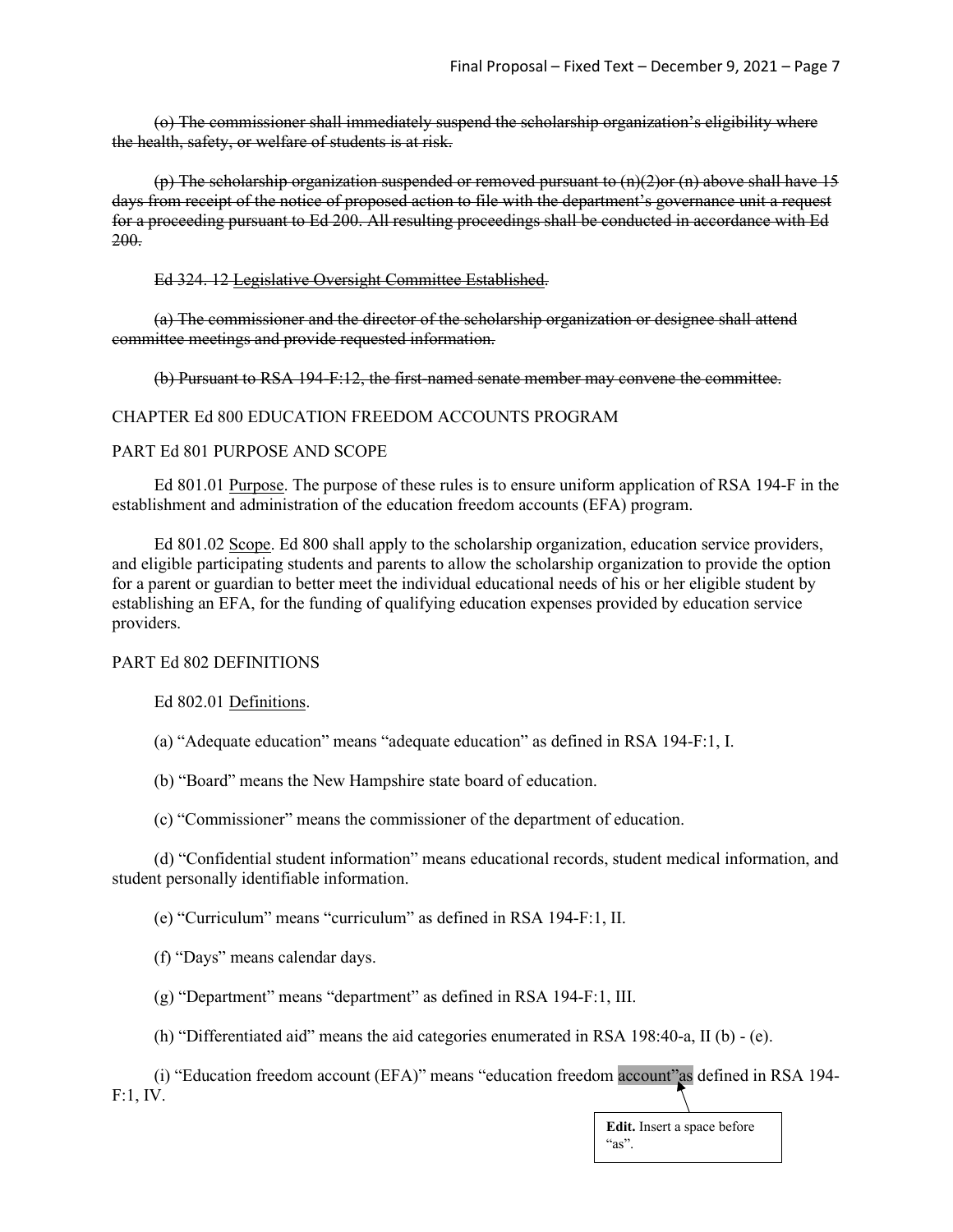(j) "Education service provider" means "education service provider" as defined in RSA 194-F:1, V.

(k) "EFA program" means "program" as defined in RSA 194-F:1, XI.

(l) "Eligible student" means "eligible student" as defined in RSA 194-F:1, VI.

(m) "EFA student" means "EFA student" as defined in RSA 194-F:1, VII.

- (n) "Full time" means "full time" as defined in RSA 194-F:1, VIII.
- (o) "Intentional and substantial" shall be defined as follows:

**Edit**. If there's a federal or state definition, please use and cite to it.

(a) Intentional shall mean knowingly and willfully; and

"Parent" means "parent" as defined in RSA 194-F:1, X.

(b) Substantial shall mean  $\frac{1}{250}$  or more.

**Unclear.** This definition is factually incorrect. The State fiscal year encompasses parts of 2 calendar years. Consider: "means a one-year period from July 1 to June 30."

**Edit.** "the"

**Edit.** "means that: (a) Intentional means…(b) Substantial means…"

(q) Pupil with a disabling condition" means a child having autism, deaf-blindness, deafness, developmental delay, emotional disturbance, hearing impairment, intellectual disability, multiple disabilities, orthopedic impairment, other health impaired, specific learning disability, speech-language impairment, traumatic brain injury, acquired brain injury, or visual impairment or b/indness.

(r) "Remote or hybrid" means "remote or hybrid" as defined in RSA 194-F:1, IX.

(s) "Scholarship organization" means "scholarship organization" as defined in RSA 194-F:1, XII.

(t) "State fiscal year" shall mean the period from July 1 to June 30 of every calendar year.

PART Ed 803 PROGRAM ADMINISTRATION **Edit**. Say "means" not "shall mean".

Ed 803.01 Scholarship Organization. In addition to the requirements under RSA 194-F:4, the following shall apply to the authority and responsibilities of the scholarship organization under this program: Edit. "be"

(a) The scholarship organization shall have been approved pursuant to RSA 77-G:5, II(a) by the department of revenue administration as a scholarship organization;

(b) The scholarship organization shall provide access to all types of qualifying educational expenses enumerated in RSA 194-F:2, II(a-o);

(c) Failure by a scholarship organization to provide access to every qualifying expense described in RSA 194-F:2, II(a-o) shall disqualify a scholarship organization from participation in the program;

(d) The scholarship organization shall electronically file with the department completed student data at least 30 days prior to the funding date, as described in Table 804-1. Failure to meet the application deadline shall result in delayed or unavailable funding if such failure prevents the department from processing the payment;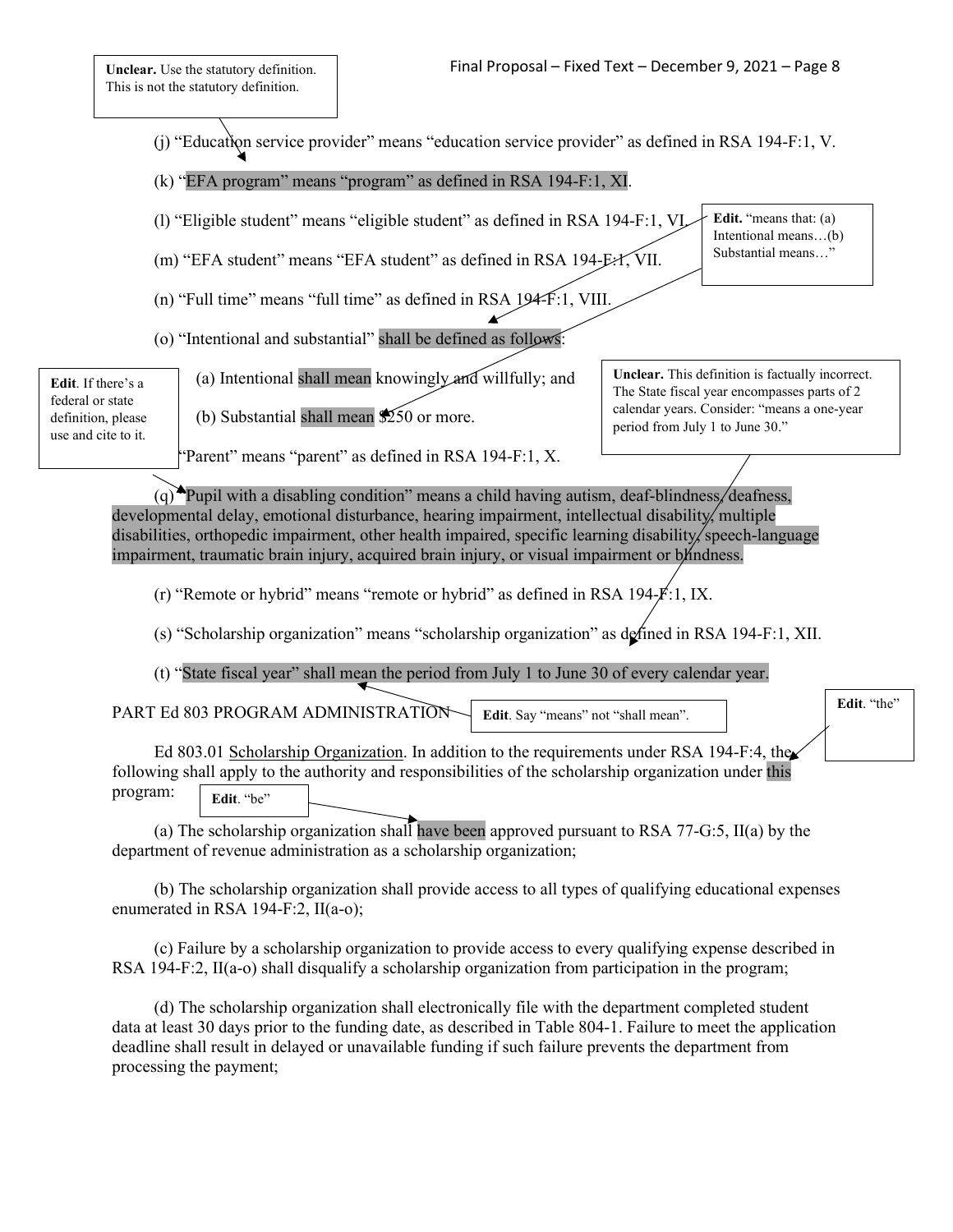(e) The scholarship organization shall verify, at a minimum, that completed applications meet the following:

(1) The eligible student meets all eligibility criteria as described in RSA 194-F:1, IV;

(2) The EFA application was verified complete only after signature by the parent or guardian, and the student, if the student is in a secondary education program; and

(3) The student, parent, guardian, or both have not been disqualified from participation in the program due to funds misuse or are otherwise not eligible pursuant to RSA 194-F:1, VI;

(f) The scholarship organization shall submit to the department a roster of approved EFA students including each student's:

(1) Information on school of attendance, if applicable;

(2) Eligibility information;

- (3) Qualifying differentiated aid eligibility;
- (4) Status as a current or new participant in program;
- (5) Amount of EFA funds received and amount of  $EFA$
- (6) Total EFA funds requested;

**Unclear/Legis. Intent.** RSA 194-F does not address the protection of confidential student information, either health care data or educational data. In this final proposal the Board has inserted a definition for confidential student information that includes medical and educational records. It is unclear whether parents will be told that the organization will have access to student confidential information or whether they have an option to opt out of sharing some or all of the confidential information. The Department in its cover letter to the FP states that HIPAA or FERPA do not apply to the scholarship organization. However, it is also unclear whether the LEAs will be violating FERPA by providing the organization access to the confidential student information.

(g) The scholarship organization shall have access to confidential student information under the following conditions:

> (1) Confidential student information shall be maintained in a manner consistent with the procedures LEAs follow to manage confidential student information; and

(2) The scholarship organization shall verify a student SASID number for any student applying for an EFA prior to requesting a new SASID.

(h) The scholarship organization shall make EFA student account balances readily accessible, through a technology interface with real-time or near real time balance information, transaction history, including transaction date, amount deposited or withdrawn, and the name of the education service provider;

**Edit.** "and appeals of denials of other educational expenses requested pursuant to RSA 194-F:2 (II)(o);"

(i) The scholarship organization's director shall appoint members to the parent and education service provider advisory commission pursuant to RSA 194-F:5 and which shall be responsible for appeals of education service provider denials and other educational expenses approved by the scholarship organization pursuant to  $194-F:2 (II)(o);$ 

(j) The scholarship organization shall contract with an unaffiliated auditor to conduct a risk-based audit of EFA accounts on, at a minimum, an annual basis. The scholarship organization shall submit a copy of such plan and all associated audit reports to the department;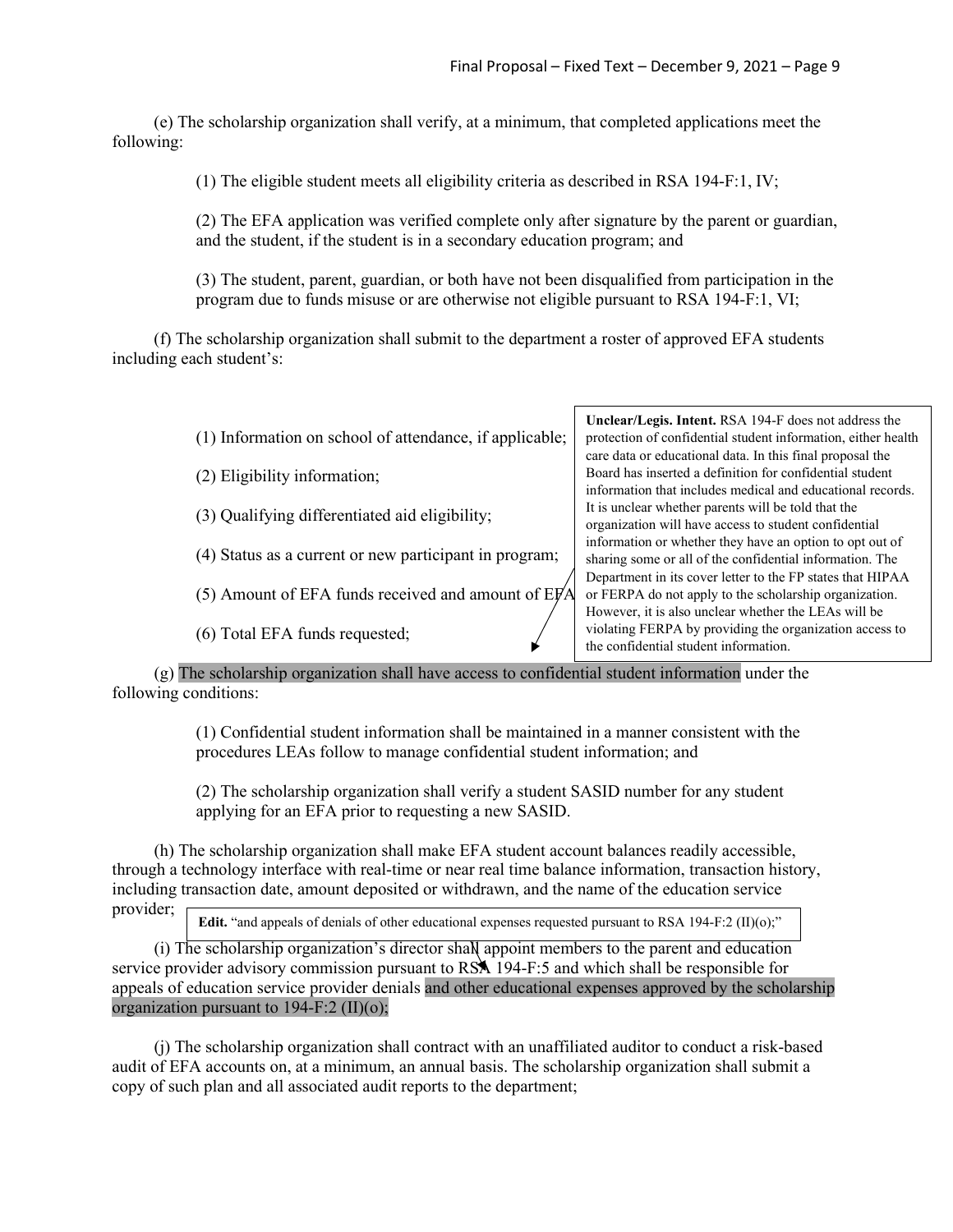**Edit.** "up to a maximum total of 10% of each deposit annually pursuant to RSA 194-F:4, V."

(k) The department shall receive copies of all subcontracts and assignment agreements and the department shall not be bound by any provisions contained in a subcontract or an assignment agreement to which the department is not a party; **Edit**. Insert a comma.

(1) The scholarship organization shall withhold from deposits from EFAs an amount to cover the cost of administering the EFA program, up to a maximum total of 10% of each deposit. All remaining funds shall be available to eligible students for allowable uses; and

(m) The scholarship organization shall develop and implement a records retention policy.

Ed 803.02 Education Service Providers. In addition to the requirements under RSA 194-F:4 and RSA 194-F:6-7, the following shall apply to education service providers approved by the scholarship

**Authority/Unclear. See also the comment on page 15.** RSA 194-F does not grant the scholarship organization the ability to require criminal background checks. The rule does not actually require the scholarship organization to have the education service providers get criminal background checks, Rather the rule requires the organization to publish any procedures the service providers happen to use to ensure background checks take place for their providers who have direct access to children which is not a requirement. It is unclear what the intent is with this language.

(a) The scholarship organization shall publish on its website a standard application form, and procedures for review and approval of education service providers including, but not limited to procedures, if any, used by education service providers to ensure background check of employees who have direct contact with students;

(b) Online and paper applications for education service providers shall be accepted by the scholarship organization for review on a rolling basis throughout the year;

(c) The EFA program shall utilize a wide variety of curricular materials to meet the educational needs of the students;

(d) The scholarship organization shall determine whether the materials selected fall within the core knowledge domains described in RSA 194-F:3, III(d)(1);

(e) Education service providers shall not refund, rebate, or share EFA funds directly with parents or guardians. EFA funds shall only be returned to an eligible student's EFA account;

(f) A list of all approved education service providers shall be posted on the scholarship organization's websites, reported to the department, and made easily accessible to the public to include education service provider name, eligible services, fee amounts received for services, and number of EFA students served;

(g) A directory of all education service providers approved by the scholarship organization shall be available on the department's website; and

(h) Approval by the scholarship organization of an education service provider shall serve as statewide approval of such provider for purposes of the program.

# Ed 803.03 Responsibilities of Public Schools and School Districts.

(a) The public school or public school district in which an eligible student was most recently enrolled shall provide to the parent the child's state assigned student identification (SASID) upon request as required under RSA 193-E:5.

organization: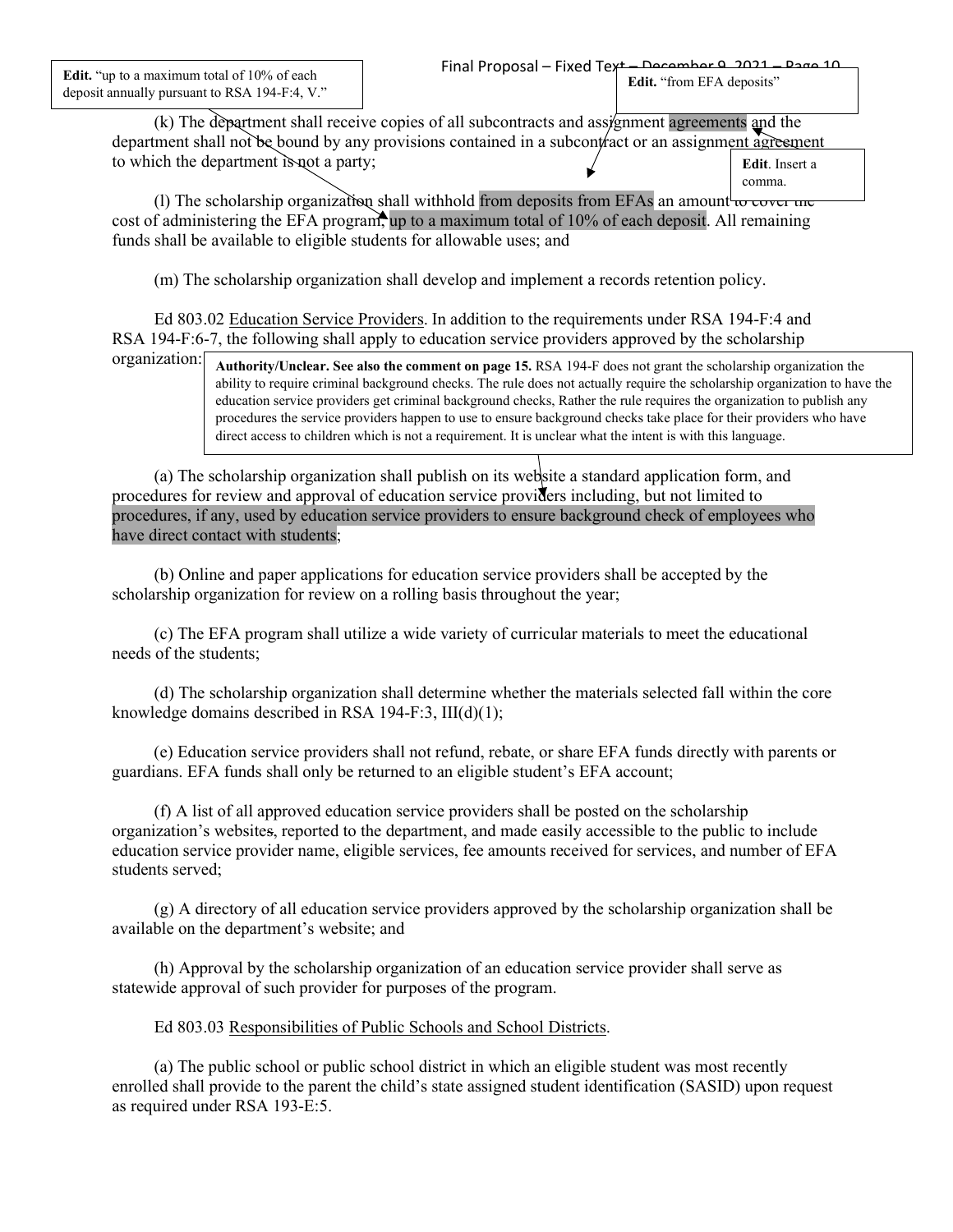**Edit.** "(LEAs) in districts where private elementary schools and secondary schools are also located shall ensure…"

(b) Local education agencies (LEAs), where private elementary schools and secondary schools are located, shall ensure that children with disabilities, placed by their parents in private, non-profit schools participating in state-funded EFA programs, shall be included in the group of parentally-placed private school children with disabilities who are eligible for equitable services, including special education and related services from the LEA where private schools are located.

# PART Ed 804 EFA FUNDS AND DISBURSEMENT

Ed 804.01 Funds; Generally. In addition to the requirements under RSA 194-F:2, I and RSA 194- F:4, VIII the following shall apply to EFA funds: (a) Pursuant to RSA 194-F:2, EFAs shall be equivalent to the per pupil adequate education grant amount under RSA 198:40-a, plus any differentiated aid that would have been provided to a public school for that eligible student; (b) Fund transfers shall be made to the scholarship organization in accordance with the distribution of adequate education grants under RSA 198:42 and Ed 804.03; and (c) A pupil shall beeligibile for the differentiated aid amount set forth in RSA 198:40-a, II(d) for EFAs under RSA 194-F if there has been either: (1) A determination of eligibility for special education, by an IEP team, in accordance with 34 CFR 300.300-300.311; or (2) A determination of a disabling condition by a medical professional listed under Ed 1107.04 Table 1100.1, as a qualified examiner for the particular condition, and who is licensed to practice in any state in the United States.  $(e)$  A pupil with a disabling condition, as determined by a medical professional licensed in any state **Edit.** "condition, **Edit.** Insert a space. **Edit.** Insert a comma.

as determined pursuant to  $(c)(2)$ above, shall"

in the United States in accordance with Ed  $804.01(d)(2)$ , shall not be considered a child with a disability, through an appropriate evaluation, in accordance with 34 CFR 300.304-300.311 and as such, does not qualify for the equitable services funds pursuant to 34 CFR 300.138.

# **Edit.** (d)

Ed 804.02 Qualifying EFA Expenses. The following shall apply to qualifying EFA expenses enumerated in RSA 194-F:2, II:

(a) Internet connectivity shall not include any additional cost for media streaming or cable media options that are not part of an online learning program or online instructional materials;

(b) Internet and technology purchased with EFA funds shall be primarily used, meaning 51% of the time/or more, to help meet the EFA student's education needs;

(c) Computer hardware shall be limited to a single computer device per student every 3 years, unless otherwise approved by the scholarship organization, in accordance with the scholarship organization's approval process, as a necessary educational resource including assistive devices and accessible educational hardware and materials; and

(d) The scholarship organization shall publish on its website a policy for pre-approval of qualifying educational expenses consistent with RSA 194-F:2, II(o) and this section.

**Unclear/Legis. Intent.** In Ed 804.01(c) above, there are 2 ways an EFA student can be eligible for the differentiated aid specified in RSA 198:40-a,  $II(d)$ . In (c)(2), a student is eligible if a medical professional determines the student has a specified disabling condition. This method appears to conflict with statute. RSA 194-F:2, I requires the Commissioner to transfer any differentiated funds under RSA 198:40-a, II(d) "that would have been provided to a public school for that eligible student." However, a public school would only receive differentiated aid for students who meet the criteria in  $(c)(1)$ , not (c)(2). Additionally, under RSA 198:40-a, II(d), the differentiated aid in question is only disbursed for students who are receiving special ed services.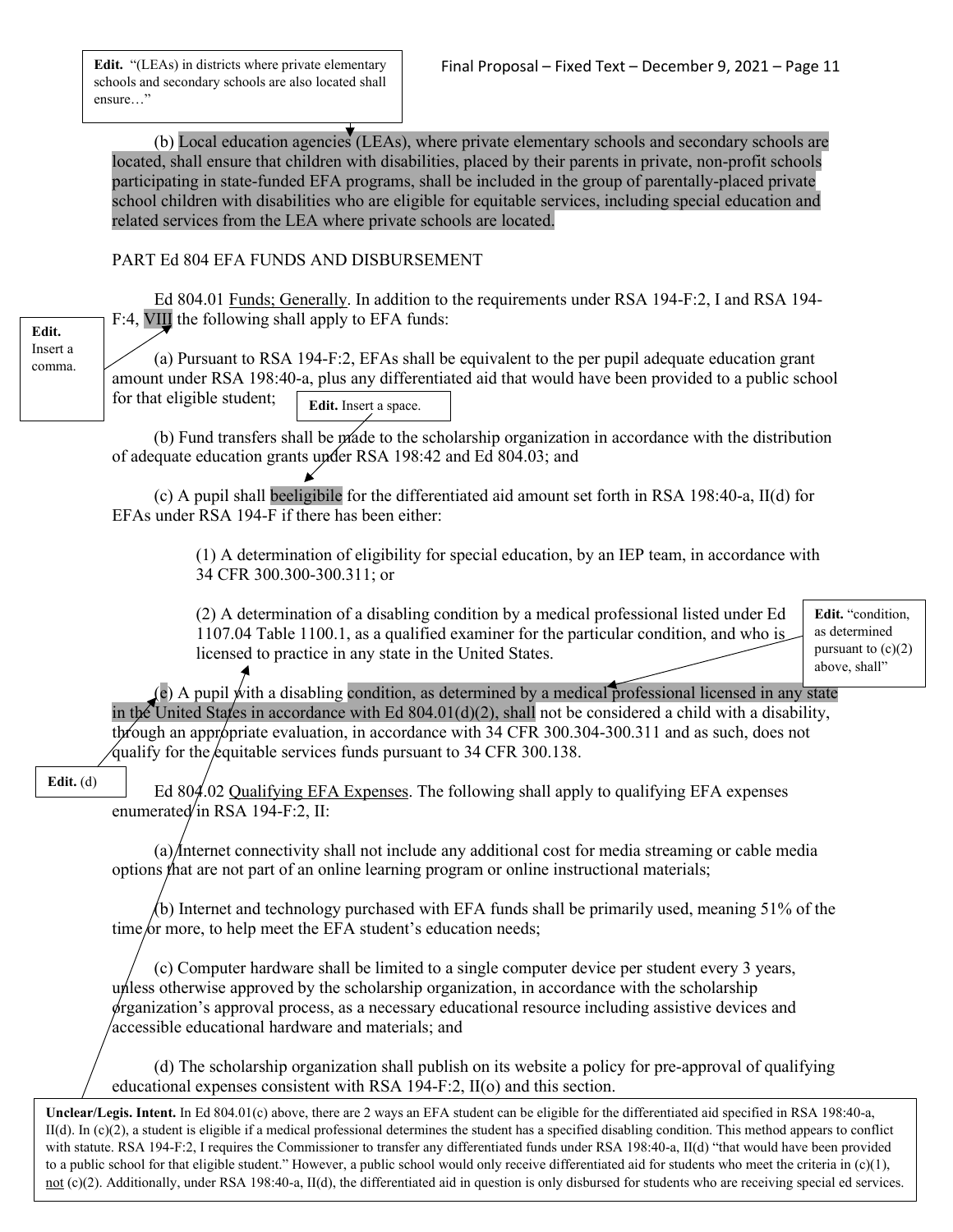Ed 804.03 EFA Disbursement. In addition to the requirements under RSA 194-F:4, VIII, the following shall apply to EFA disbursement:

(a) Beginning in state fiscal year 2023 and every year after, funding shall be disbursed 4-times per state fiscal year, in accordance with RSA 198:40-a and the EFA disbursement schedule in Table 804-2 below:

| EFA Funds Available | Allocated funds to be disbursed<br>per state fiscal year | <b>Student Application Verified</b><br>and Reported to the Department |
|---------------------|----------------------------------------------------------|-----------------------------------------------------------------------|
|                     |                                                          | by:                                                                   |
| September 1         | <b>20%</b>                                               | August 2                                                              |
| November 1          | <b>20%</b>                                               | October 2                                                             |
| January 1           | 30%                                                      | December 2                                                            |
| April 1             | 30%                                                      | March 2                                                               |
|                     |                                                          |                                                                       |

## Table 804-1 EFA Disbursement Schedule

**Unclear.** It is unclear what section is intended. Is Ed 805.01 meant?

(b) Applications in Ed 804 may be submitted to the scholarship organization throughout the year on a rolling basis, but shall be confirmed complete by the scholarship organization before a parent, guardian, or EFA student shall have access to EFA account funds.

# PART Ed 805 APPLICATION AND ENROLLMENT

Ed 805.01 Application Development, Agreement, and Notification Requirements.

(a) The scholarship organization shall develop an application for potential participants in the program, which, at a minimum, satisfies the requirements enumerated in RSA 194-F:3.

(b) The scholarship organization shall develop an application which it shall provide for signature to the parent or guardian, and the student, if the student is in a secondary education program.

(c) The application shall contain the following:

(1) An explanation of allowable uses of EFA funds, the responsibilities of parents or guardians, the duties of the scholarship organization, and the role of any financial management firms that the scholarship organization may contract with to administer any aspect of the EFA program;

(2) Notice as follows:

**Edit.** "shall be entitled"

"Participation in the EFA program is a parental placement under 20 USC section 1412, Individuals with Disabilities Education Act (IDEA) if a child with a disability is enrolled in a non-public school. A child with a disability participating in an EFA program and enrolled in a public school under RSA 194-F:2, II(d) is not a parental placement under IDEA and is entitled to FAPE. Parentally-placed private school children with disabilities shall not be entitled to a FAPE in connection with their enrollment by their parents in a private school, in accordance with 34 C.F.R. 300.148 $(a)$  and pursuant to 34 C.F.R. 300.137 $(a)$ , while participating in the state-funded EFA program. The school district in which the child with a disability participating in the EFA program enrolled in a public school under RSA 194- F:2,II(d) resides is responsible for the provision of FAPE."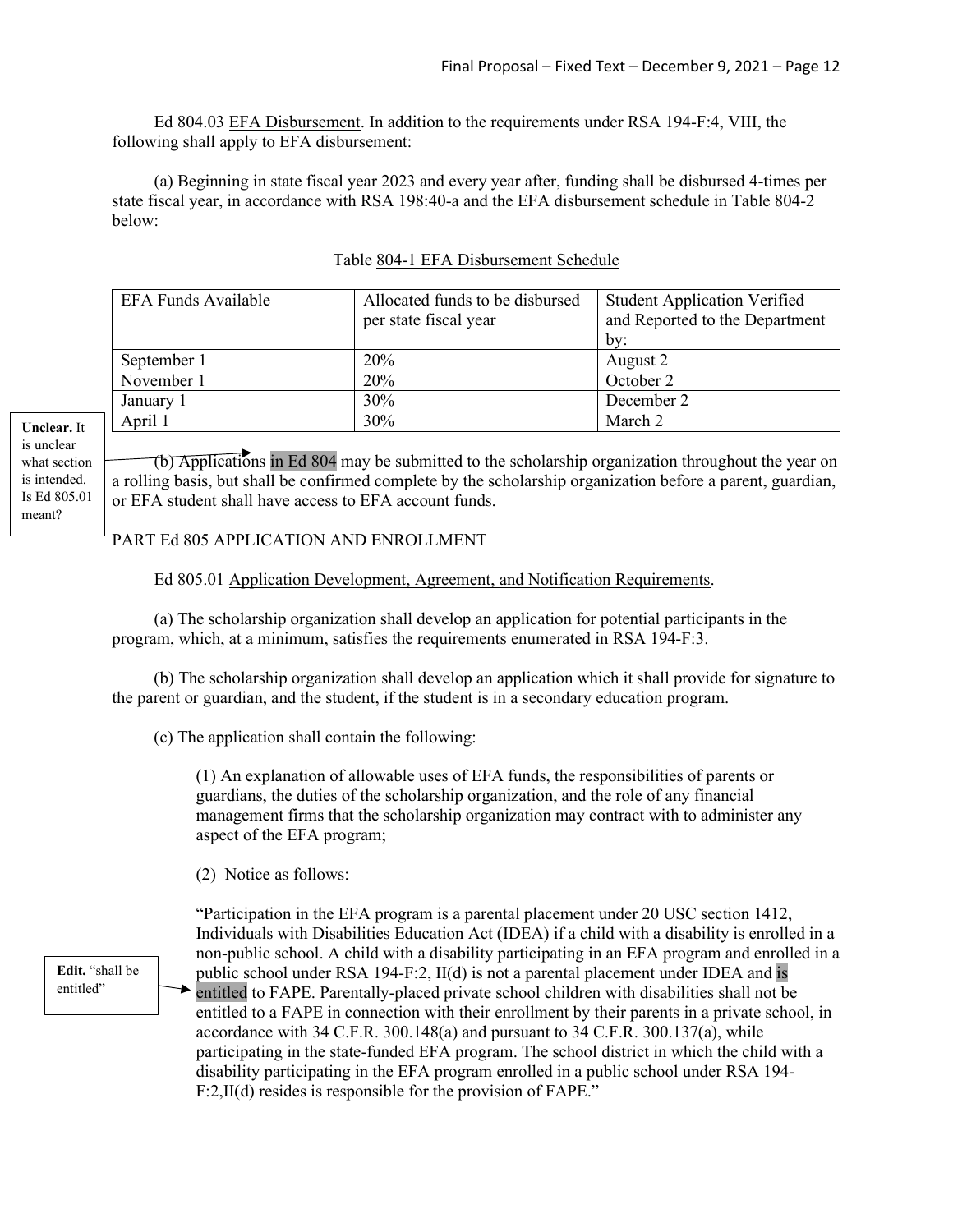(d) A signed application as described in (b) above, shall constitute an agreement by the signatory as described in RSA 194-F:3, III.(d), RSA 194-F:3, IV, and RSA 194-F:4, II and III.

Ed 805.02 Enrollment.

(a) The scholarship organization shall approve applications, as described in Ed 805.01, in accordance with RSA 194-F:3, III.

(b) The scholarship organization shall accept rolling admissions into the program.

(c) Within 30 days of receipt of a completed student application, the scholarship organization shall confirm with the parent or guardian in writing that the application is complete in accordance with the approval criteria set forth in RSA 194-F:3.

(d) If the scholarship organization receives an incomplete application, the applicant shall be notified in writing by the scholarship organization within 15 days of receipt which shall include instructions for completing the application.

# PART Ed 806 TERMINATION OF EDUCATION FREEDOM ACCOUNTS

Ed 806.01 Termination of EFAs. In addition to the requirements under RSA 194-F:3, VI and RSA 194-F:4, IX through XIII, the following shall apply to the termination of EFAs:

(a) An EFA shall only be dissolved with written consent of the parent or guardian, unless an EFA student graduates high school or there is a determination by the scholarship organization that there is an intentional and substantial misuse of funds;

(b) Unless otherwise noticed in writing by the parent that roll-over EFA account funds are forfeited, written consent of dissolution shall document the parent's understanding that the rolled-over EFA account funds may continue to be utilized pursuant to RSA 194-F:3, VI.(a), even if the student is attending a public school and no longer participating in the program, or until the former EFA student graduates high school;

(c) The scholarship organization shall develop and make publicly available on its website, the process for the determination of a parent, guardian, or EFA student's intentional and substantial misuse of EFA funds;

(d) The department shall be notified within 5 days any time an EFA account is suspended, or if a student is otherwise deemed ineligible;

(e) Within 5 days, suspected cases of intentional and substantial misuse of EFA funds shall be reported by the scholarship organization to the department, the board, the attorney general, and, for cases exceeding the amount of a class B felony, the local or state law enforcement agency;

(f) A parent, guardian, or EFA student may appeal decisions by the scholarship organization pursuant to Ed 200 relative to application completeness and termination of participation;

(g) The scholarship organization shall notify the department by August 1 of each calendar year of any existing EFA student that has not provided an annual record of educational attainment, pursuant to RSA 194-F:3, III(d)(3);

> **Unclear/Legis. Intent.** This language indicates the only grounds for appeal for parents/guardians/students is the completeness of their applications and the termination of participation. It appears that the rules should include the ability to appeal denial of services.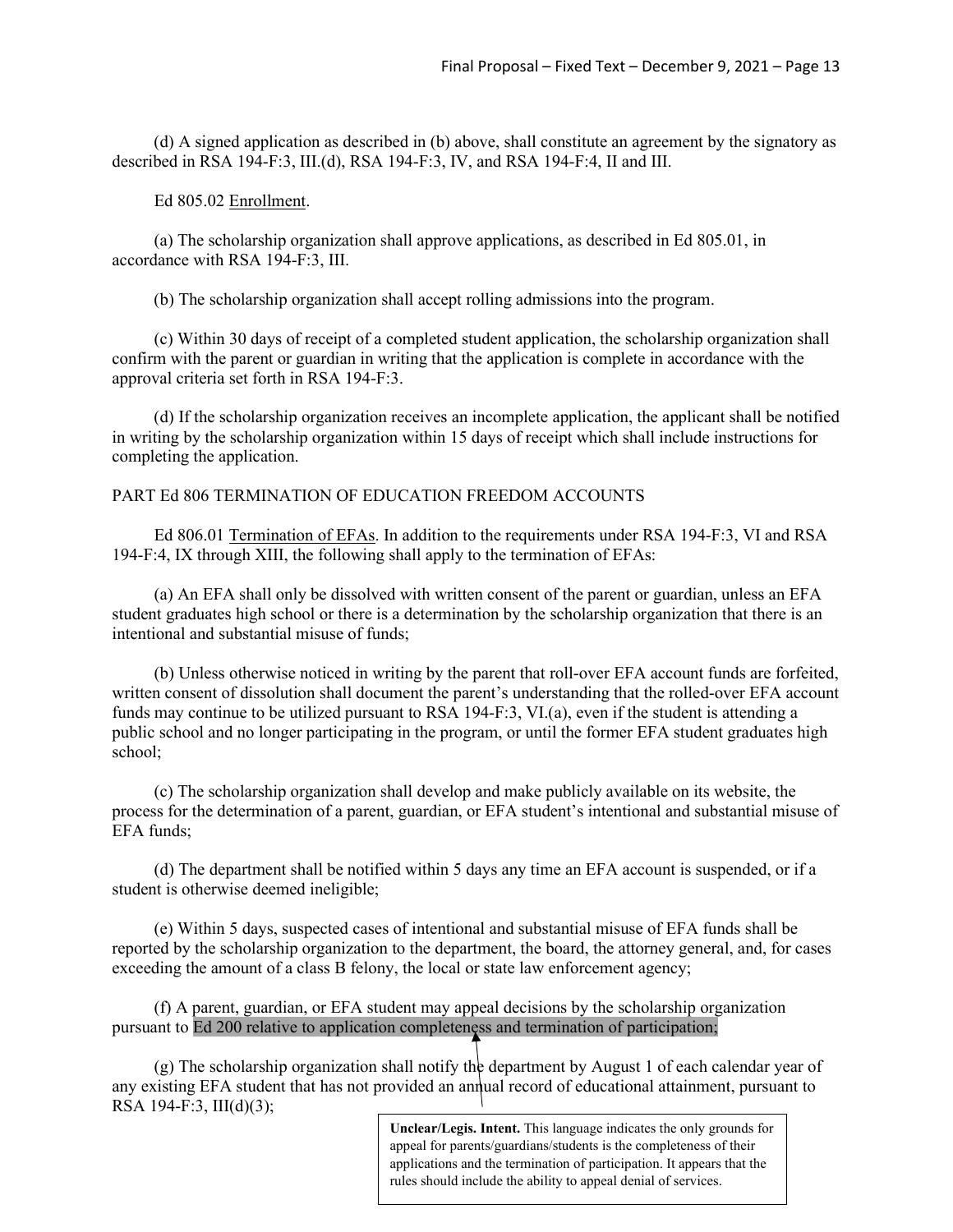**Edit.** Replace period with a semicolon.

(h) The scholarship organization shall develop a process for the determination of disqualification of an education service provider.

(i) The process shall include, at a minimum, how the following are determined when deciding disqualification:

**Unclear.** The Board has defined "intentional and substantial" in Ed 802.01(o) and which was used here previously.

(1) Knowing and willful misrepresentation of information;

(2) Failure to refund any overpayments within 30 days or the failure to process a request for a refund; and

(3) Routine failure, meaning 3 or more times, to provide students with promised educational goods or services;

(j) A list of all disqualified education service providers shall be available on the scholarship organization's websites or in paper format upon request;

(k) Within 5 days of disqualification, the scholarship organization shall notify parents, guardians, EFA students, and the department in writing or electronically of an education service provider disqualification;

(l) Education service providers disqualified by the scholarship organization shall be disqualified from participation in the EFA program and a list of disqualified providers shall be posted on the department's website;

**Edit/Unclear** "it shall no longer be"

(m) An education service provider may appeal the scholarship organization's decision to the epartment pursuant to Ed 200; **Edit**. Insert a space after comma.

(n) When the scholarship organization does not meet the duties, obligations, and authorities in RSA 194-F:4, it is no longer eligible to participate in the EFA program,and the commissioner shall:

| Edit. $(n)$ .<br><b>Note to Board:</b><br>rule citations<br>should be | (1) Issue a written notice of ineligibility for participation in the EFA program that shall<br>provide the scholarship organization with an opportunity to meet the requirements for<br>eligibility as described in RSA 194-F:4; and |
|-----------------------------------------------------------------------|--------------------------------------------------------------------------------------------------------------------------------------------------------------------------------------------------------------------------------------|
| checked as rule<br>sections have<br>been removed.                     | $(2)$ If the scholarship organization fails to meet the requirements specified in a notice of<br>ineligibility pursuant to (1) above, remove the scholarship organization from eligibility;                                          |

(o) When the scholarship organization is no longer approved under RSA 77:G, the commissioner shall notify the scholarship organization as described in  $(m)(1)$  and (2) above;

(p) The commissioner shall immediately suspend the scholarship organization's eligibility where the health, safety, or welfare of students is at risk;

(q) The scholarship organization suspended or removed from the EFA program pursuant to  $(m)(2)$ above shall have 15 days from receipt of the notice of proposed action to file with the department's governance unit a request for a proceeding pursuant to Ed 200. All resulting proceedings shall be conducted in accordance with Ed 200; and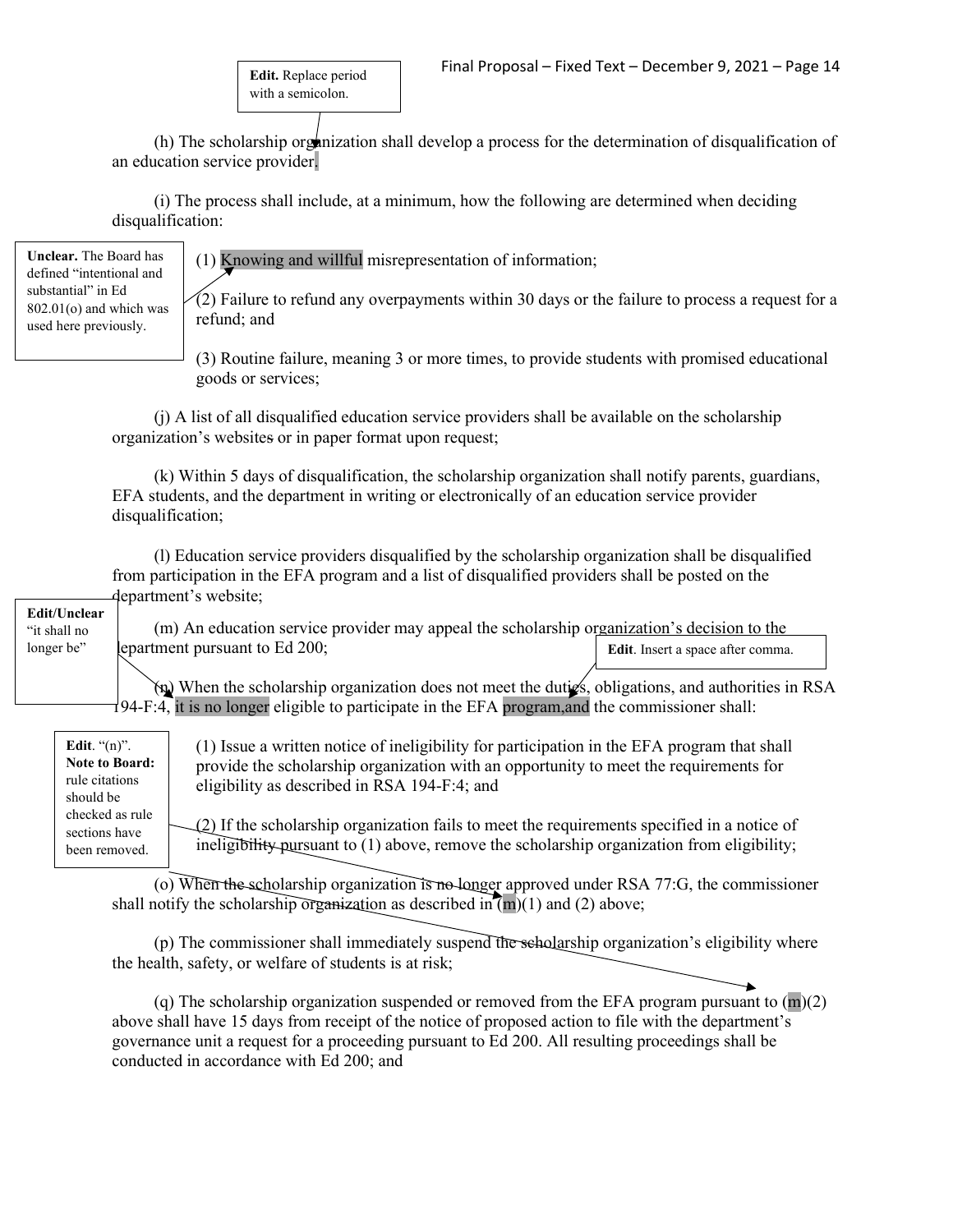(r) Within 10 days of suspension or removal of a scholarship organization pursuant to (n) above, the department shall commence an adjudicative proceeding in accordance with Ed 200.

### PART Ed 807 LEGISLATIVE OVERSIGHT COMMITTEE

Ed 807. 01 Legislative Oversight Committee Established. In addition to the requirements under RSA 194-F:12, the following shall apply to the establishment, administration, and responsibilities of the education freedom savings account oversight committee:

(a) The commissioner and the director of the scholarship organization or designee shall attend committee meetings and provide requested information; and

(b) Pursuant to RSA 194-F:12, the first-named senate member may convene the committee.

| Rule   | State or Federal Statute or Federal Regulation Implemented    |
|--------|---------------------------------------------------------------|
| Ed 801 | RSA 194-F:2, I                                                |
| Ed 802 | RSA 194-F:1                                                   |
| Ed 803 | RSA 194-F:2, IV & V; RSA 194-F:4, V, VI, VII, & XVI-XVII; RSA |
|        | $194 - F:5$                                                   |
| Ed 804 | RSA 194-F:4, IV & VIII                                        |
| Ed 805 | RSA 194-F:4, III                                              |
| Ed 806 | RSA 194-F:4, IX-XIV                                           |
| Ed 807 | RSA 194-F:5                                                   |

#### **Appendix**

**Note to the JLCAR on potential need for Legislation.** The JLCAR may want to pursue legislation to address ambiguities in RSA 194-F. They are as follows:

- RSA 194-F:1, XII and throughout. "Scholarship organization" is defined as singular not plural, and the statute is written as if there is one organization. Additionally, the parent and education service provider advisory commission appears to be one commission, not multiple commissions established for each organization. It is also unclear whether the provisions of RSA 91-A apply to the meetings of the Commission because it has been established by statute in RSA 194-F:5, I.
- RSA 194-F:2, VI. The statute states EFA funds shall not constitute taxable income and may conflict with federal tax law;
- RSA 194-F:3, II. Requires the organization to develop a standard application; however, if there is more than one organization, it is not clear whether the standardized form is the same across the organizations;
- The statute permits subcontracting for certain services and does not require approval to do so. *See* RSA 194-F:4, II., RSA 194-F:4, VI. (b), and RSA 194-F:4, X. If the contracts need Governor and Executive council approval, the statute may need to be clarified;
- The statute does not address the role of the Board of Education, and oversight by the Department of Education is minimal. The roles of the two may need to be clarified. See generally RSA 194-F:4. Additionally, the statute grants to the scholarship organization authority that is typically given to the executive agency and may represent an impermissible delegation of authority. RSA 541-A:22 states that an agency shall not by rule delegate its rulemaking authority to anyone other than the agency named in the statute. RSA 194-F:4, XV only grants the Department rulemaking authority necessary for the administration of the statute. The policies and procedures developed by the organization will not have the legal effect of administrative rules.
- There is no provision in the statute to require the education service providers get a criminal background check or that a negative background check will result in a bar from participation in the EFA program.
- The statute does not address the protections needed to protect personal student information including health care information the scholarship organization may have or obtain.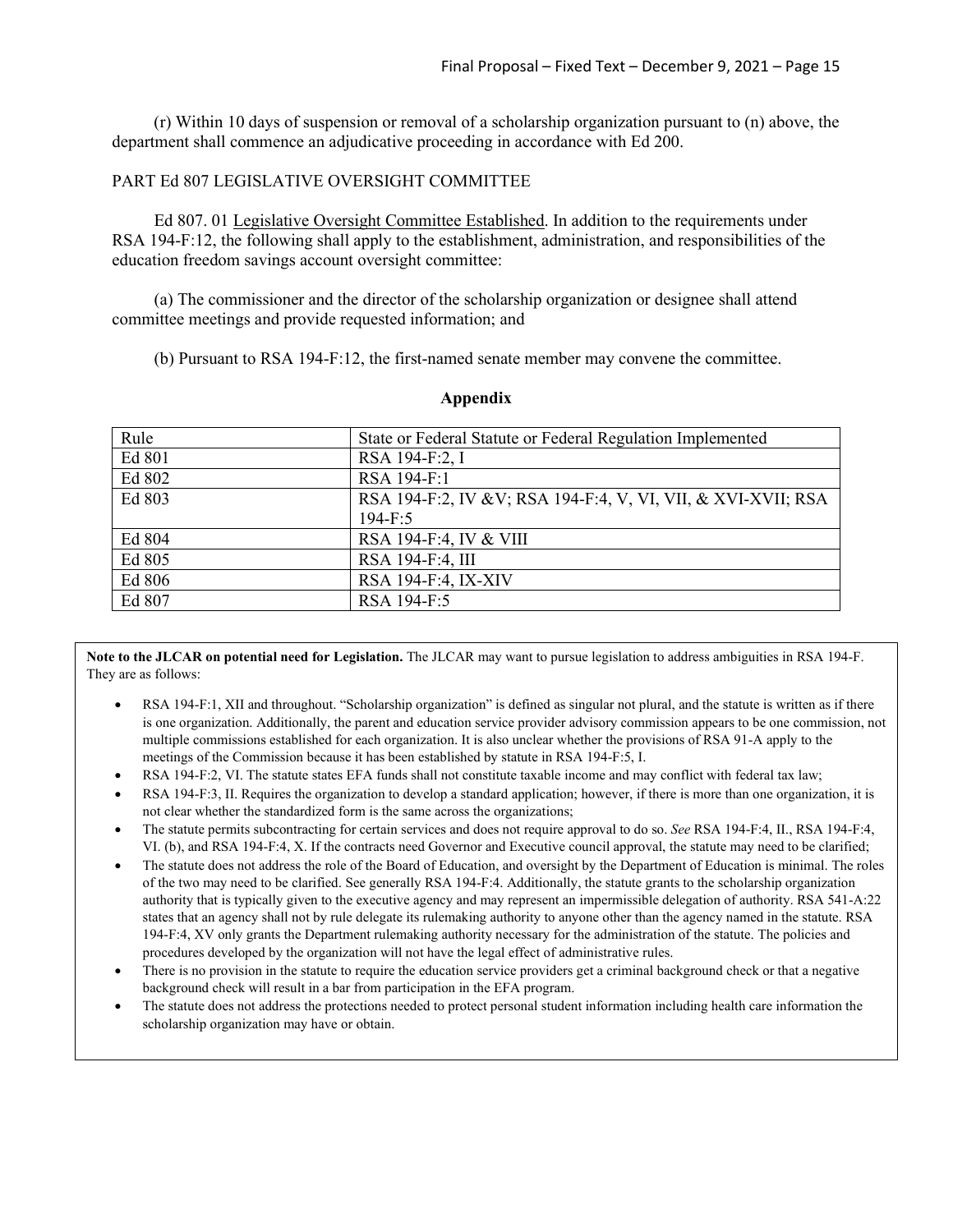

Deputy Commissioner

STATE OF NEW HAMPSHIRE **DEPARTMENT OF EDUCATION 101 Pleasant Street Concord, N.H. 03301 TEL. (603) 271-3495 FAX (603) 271-1953**

December 15, 2021

Michael Morrell Sr. Committee Attorney Office of Legislative Services, Admin. Rules State House Annex, Room 219 Concord, NH 03301

Dear Attorney Morrell,

Attached please find the final proposal for Notice #2021-102, Education Freedom Accounts Program. The State Board of Education (Board) approved this proposal at its meeting held on December 9, 2021. The paragraphs below explain the substantive comments that were not addressed by amendments to the rule.

On page 8 you state "Unclear/Legis. Intent. RSA 194-F appears to contemplate one scholarship organization. It looks as if the "s" here was meant to be deleted."

• While the Board and Department of Education (Department) staff do not agree with your office's understanding that the current statute contemplates only a single scholarship organization, the rules will proceed at this time with one scholarship organization given the Board's understanding that pending legislation is proposed to further clarify this point.

On page 9 you state "Unclear/Legis. Intent. RSA 194-F does not address the protection of personal and confidential student information, either health care data or other data. It is not clear how the protections of HIPAA and FERPA apply to the organization. Also, it is unclear if there are uniform standards and whether scholarship organizations would understand what is required in practice."

• FERPA and HIPPA do not apply to the scholarship organization under RSA 77-G or RSA 194-F. HIPPA only applies to medical providers and health care billers/insurers, and does not currently apply to the Department, school districts, or schools in New Hampshire. FERPA applies only to "educational agencies or institutions that receive funds from programs administered by the U.S. Department of Education" and, thus, does not apply to the scholarship organization.

All on page 11:

- Regarding 803.03(b) "Unclear what is intended, generally. As drafted, it implies the private schools are at the LEAs. What occurs if there are no private schools in a district?"
	- The rule as drafted appropriately reflects IDEA. See USED FAQs (p.34-35) here: [Questions and Answers on Serving Children with Disabilities Placed by Their Parents in](https://sites.ed.gov/idea/files/qa-parentally-placed-private-schools-12-2020.pdf)  [Private Schools \(PDF\).](https://sites.ed.gov/idea/files/qa-parentally-placed-private-schools-12-2020.pdf) The proportionate share of an LEA's IDEA funds to support equitable services and the corresponding equitable services provided are based on the location of the private school that the child with a disability attends. If there are no